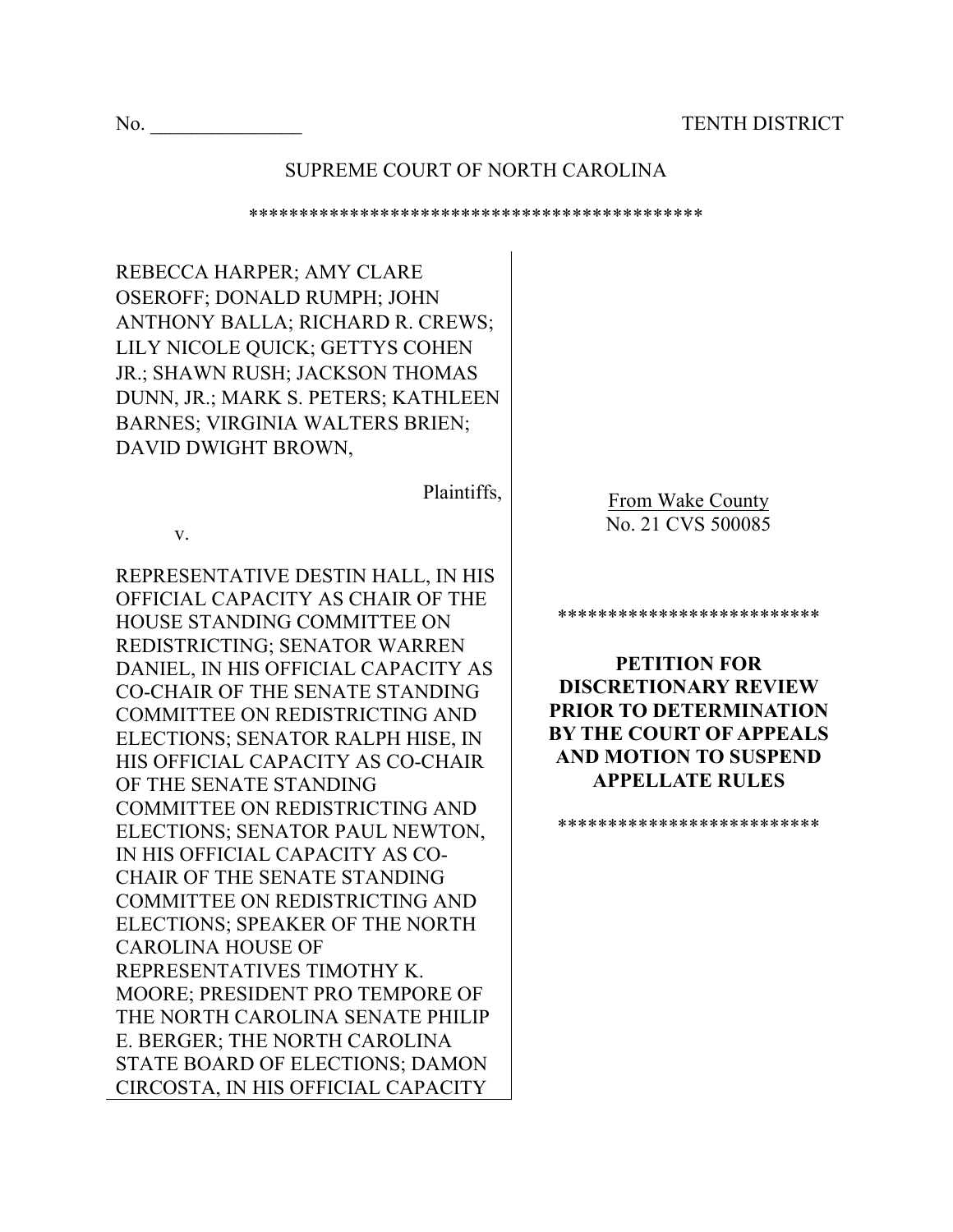AS CHAIRMAN OF THE NORTH CAROLINA STATE BOARD OF ELECTIONS; STELLA ANDERSON, IN HER OFFICIAL CAPACITY AS SECRETARY OF THE NORTH CAROLINA STATE BOARD OF ELECTIONS; JEFF CARMON III, IN HIS OFFICIAL CAPACITY AS MEMBER OF THE NORTH CAROLINA STATE BOARD OF ELECTIONS; STACY EGGERS IV, IN HIS OFFICIAL CAPACITY AS MEMBER OF THE NORTH CAROLINA STATE BOARD OF ELECTIONS; TOMMY TUCKER, IN HIS OFFICIAL CAPACITY AS MEMBER OF THE NORTH CAROLINA STATE BOARD OF ELECTIONS, Defendants.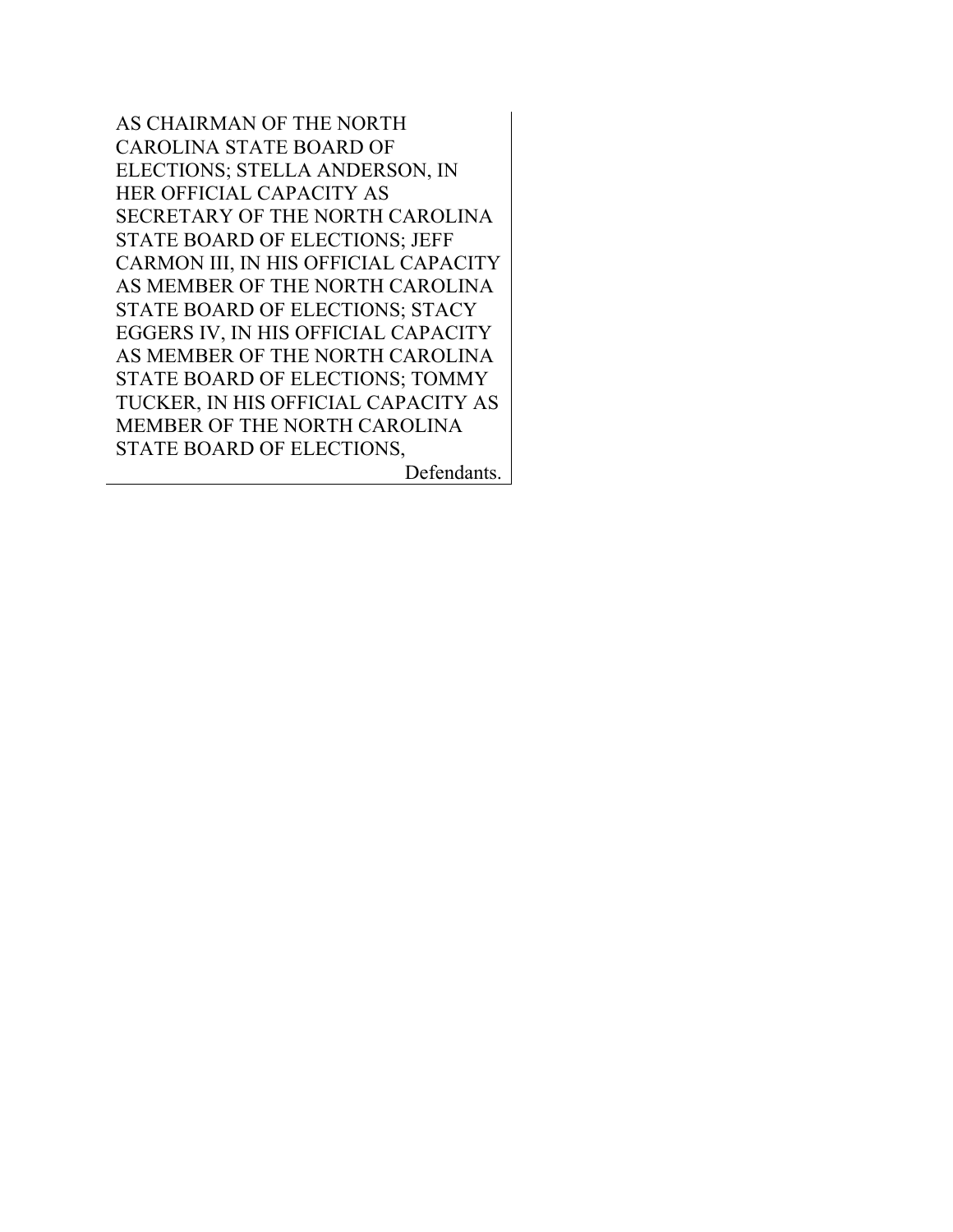# **INDEX**

| A. The <i>Harper I</i> court preliminarily enjoins the<br>Legislative Defendants' 2016 congressional<br>plan, finding it to be an extreme partisan |  |  |  |  |
|----------------------------------------------------------------------------------------------------------------------------------------------------|--|--|--|--|
| B. Legislative Defendants enact another extreme<br>gerrymander following the 2020 decennial                                                        |  |  |  |  |
| C. Legislative Defendants refuse to postpone<br>candidate filing deadlines despite a six-month<br>delay in the redistricting process due to the    |  |  |  |  |
| D. Plaintiffs file this lawsuit and move for preliminary                                                                                           |  |  |  |  |
| E. The deadline to finalize remedial plans for the 2022                                                                                            |  |  |  |  |
| REASONS WHY CERTIFICATION SHOULD ISSUE<br>PRIOR TO DETERMINATION BY THE COURT OF                                                                   |  |  |  |  |
| Ι.                                                                                                                                                 |  |  |  |  |
| Π.<br>This appeal involves legal principles of utmost                                                                                              |  |  |  |  |
| Failure to certify will cause enormous harm by<br>III.<br>preventing appellate review of the 2021 Plan before                                      |  |  |  |  |
| The expeditious administration of justice requires<br>IV.                                                                                          |  |  |  |  |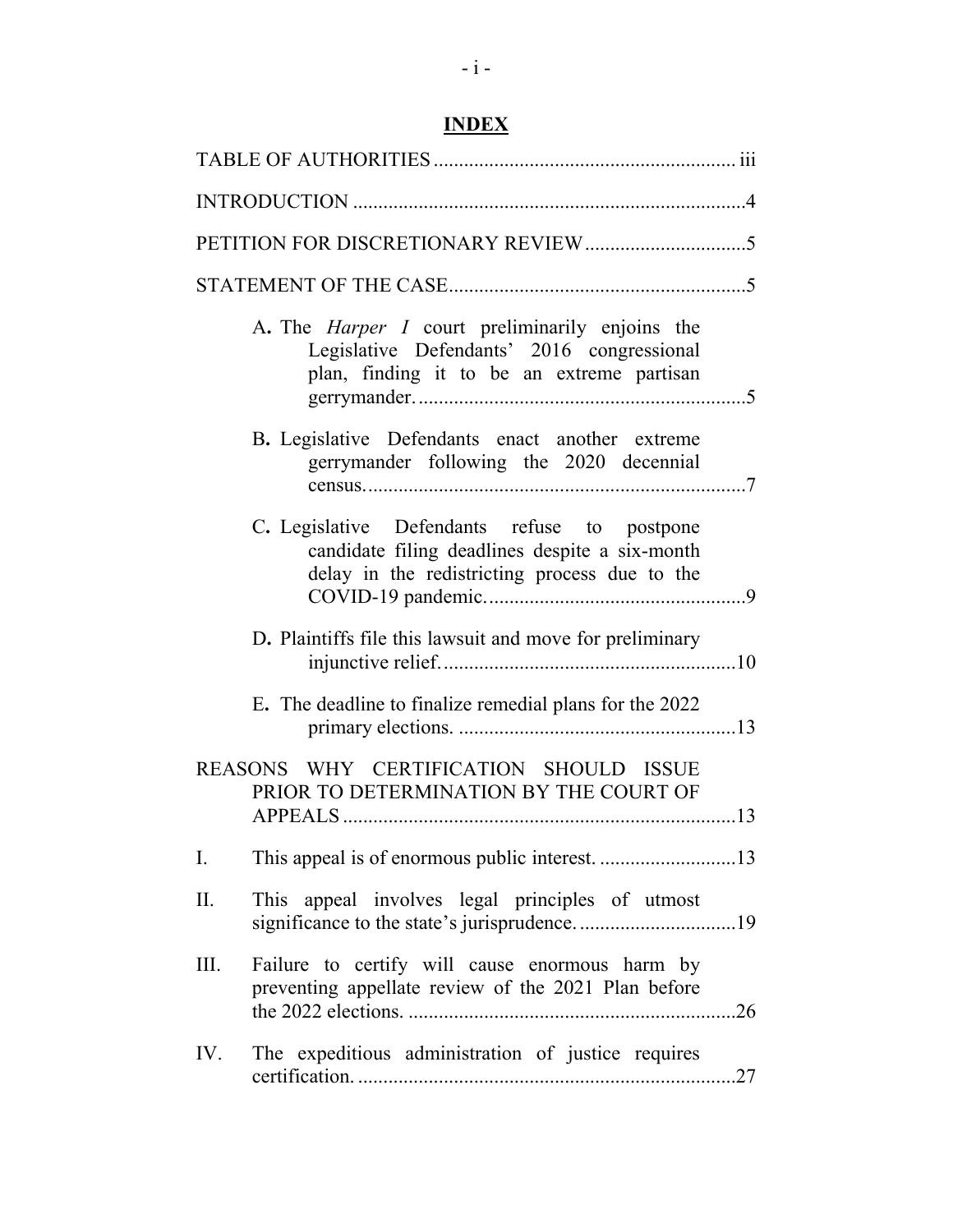| V. The question of whether the remedial plans cure the<br>constitutional violations found is critical to the |  |
|--------------------------------------------------------------------------------------------------------------|--|
|                                                                                                              |  |
|                                                                                                              |  |
|                                                                                                              |  |
|                                                                                                              |  |
|                                                                                                              |  |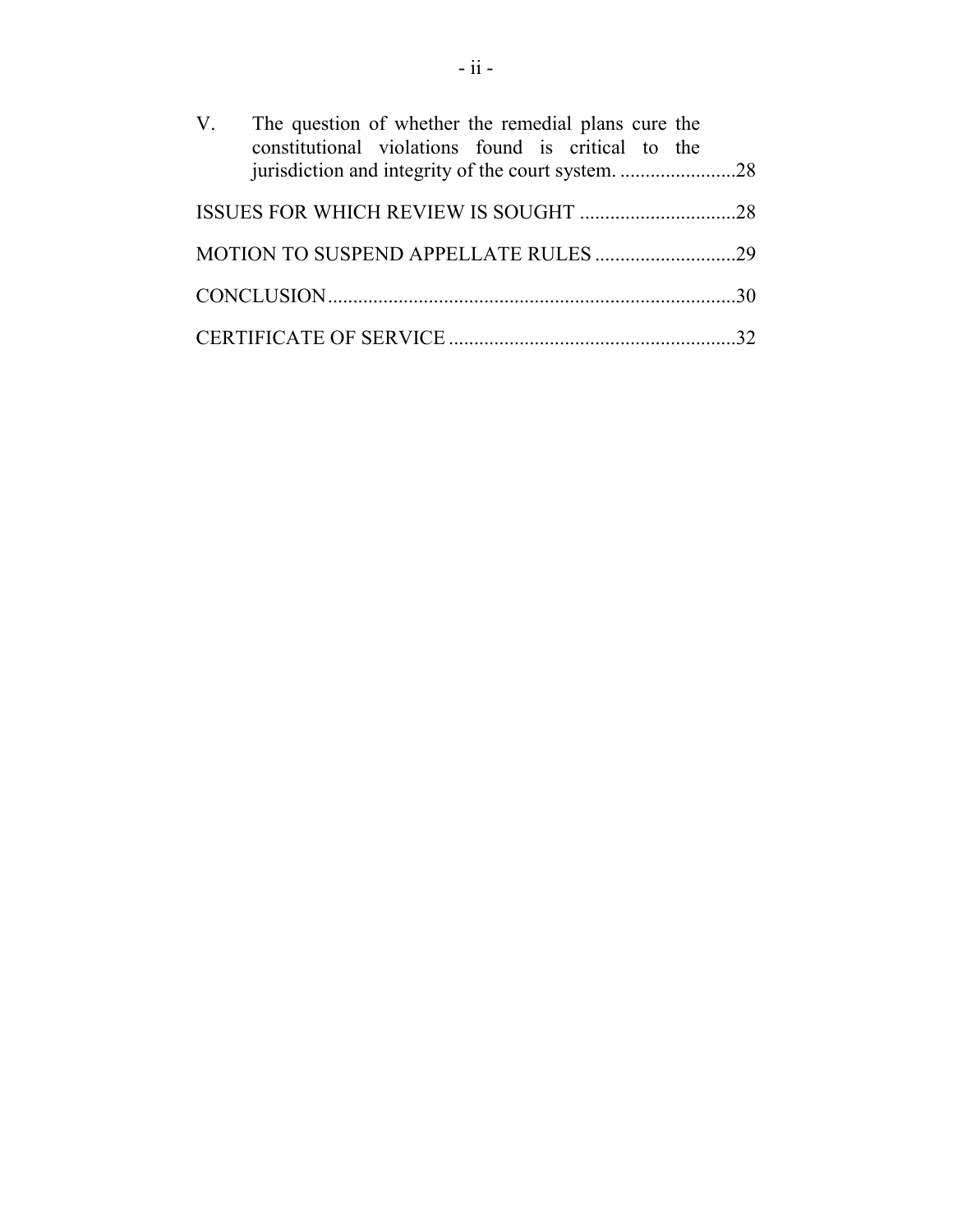# **TABLE OF AUTHORITIES**

# **Cases**

| Bacon v. Lee,                                                                          |
|----------------------------------------------------------------------------------------|
| Bayard v. Singleton,                                                                   |
| Blankenship v. Bartlett,                                                               |
| Corum v. Univ. of N.C. ex rel. Bd. of Gov'rs,                                          |
| Harper v. Lewis,<br>No. 19-CVS-012667 (N.C. Super. Ct. Oct. 28, 2019) passim           |
| Harris v. McCrory,                                                                     |
| League of Women Voters of Fla. v. Detzner,                                             |
| League of Women Voters v. Commonwealth,                                                |
| Common Cause v. Lewis,<br>No. 18 CVS 014001, 2019 WL 4569584, (N.C. Super. Ct. Sep. 3, |
| Rucho v. Common Cause,                                                                 |
| State ex rel. Martin v. Preston,                                                       |
| State v. Hart,                                                                         |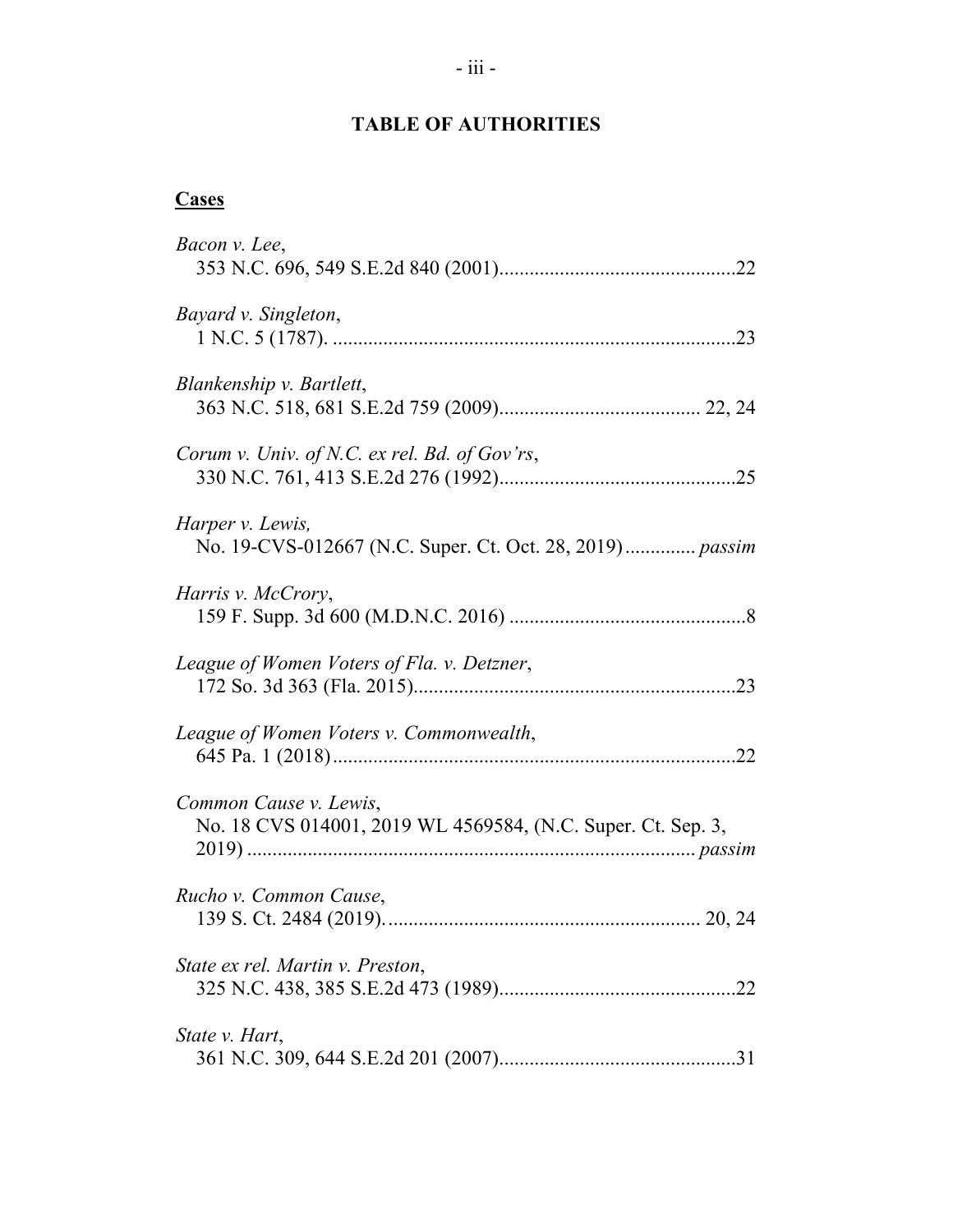| State v. Stanley,       |
|-------------------------|
| Stephenson v. Bartlett, |
| Terrazas v. Ramirez,    |
| <b>Statutes</b>         |
|                         |
|                         |
|                         |
|                         |
|                         |
|                         |
|                         |
|                         |
|                         |
| <b>Rules</b>            |
|                         |
|                         |
|                         |

# **Constitutional Provisions**

|--|--|--|--|--|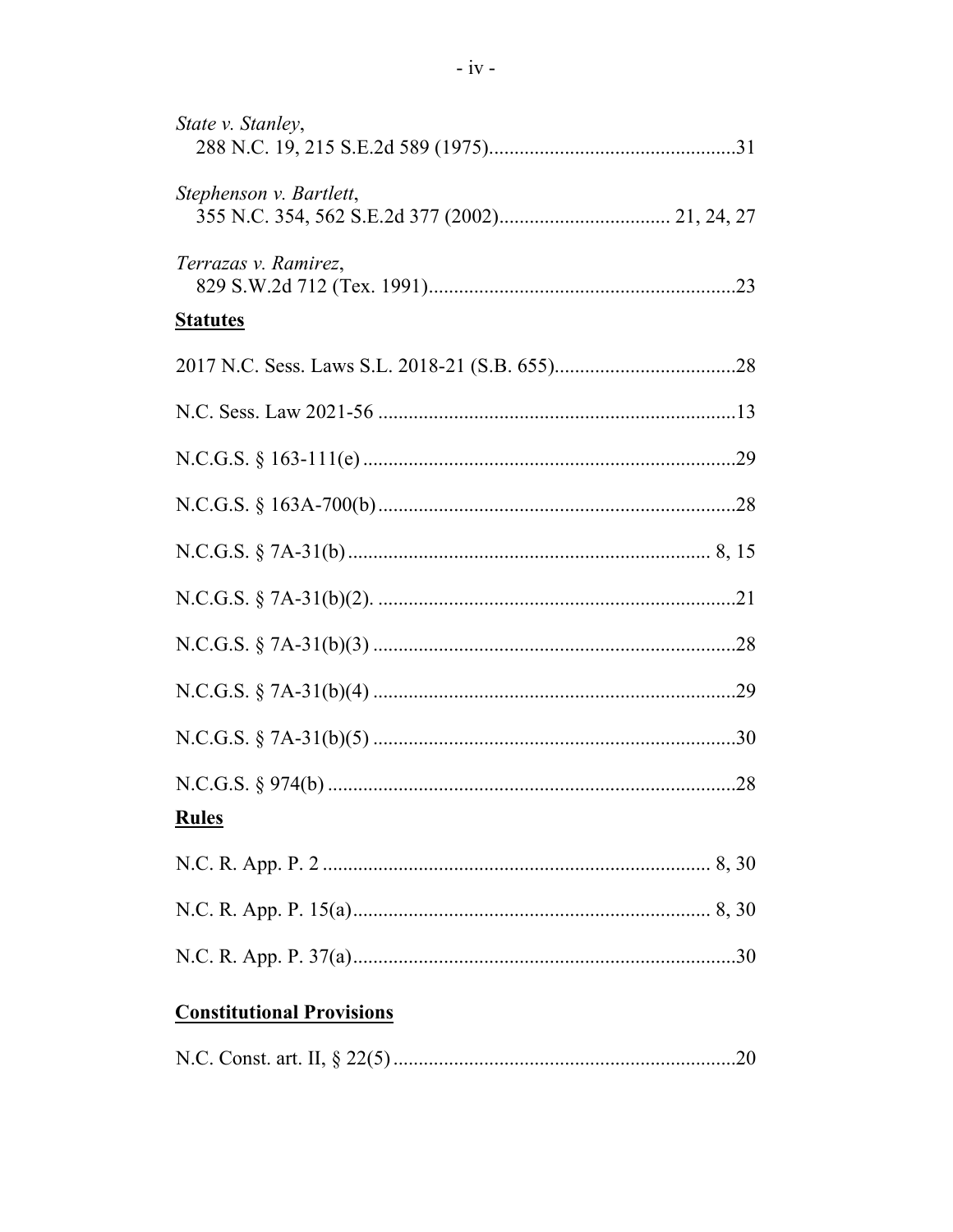#### SUPREME COURT OF NORTH CAROLINA

\*\*\*\*\*\*\*\*\*\*\*\*\*\*\*\*\*\*\*\*\*\*\*\*\*\*\*\*\*\*\*\*\*\*\*\*\*\*\*\*\*\*\*\*\* REBECCA HARPER; AMY CLARE OSEROFF; DONALD RUMPH; JOHN ANTHONY BALLA; RICHARD R. CREWS; LILY NICOLE QUICK; GETTYS COHEN JR.; SHAWN RUSH; JACKSON THOMAS DUNN, JR.; MARK S. PETERS; KATHLEEN BARNES; VIRGINIA WALTERS BRIEN; DAVID DWIGHT BROWN, Plaintiffs, v. REPRESENTATIVE DESTIN HALL, IN HIS OFFICIAL CAPACITY AS CHAIR OF THE HOUSE STANDING COMMITTEE ON REDISTRICTING; SENATOR WARREN DANIEL, IN HIS OFFICIAL CAPACITY AS CO-CHAIR OF THE SENATE STANDING COMMITTEE ON REDISTRICTING AND ELECTIONS; SENATOR RALPH HISE, IN HIS OFFICIAL CAPACITY AS CO-CHAIR OF THE SENATE STANDING COMMITTEE ON REDISTRICTING AND ELECTIONS; SENATOR PAUL NEWTON, IN HIS OFFICIAL CAPACITY AS CO-CHAIR OF THE SENATE STANDING COMMITTEE ON REDISTRICTING AND ELECTIONS; SPEAKER OF THE NORTH CAROLINA HOUSE OF REPRESENTATIVES TIMOTHY K. MOORE; PRESIDENT PRO TEMPORE OF THE NORTH CAROLINA SENATE PHILIP E. BERGER; THE NORTH CAROLINA STATE BOARD OF ELECTIONS; DAMON CIRCOSTA, IN HIS OFFICIAL CAPACITY From Wake County No. 21 CVS 500085 \*\*\*\*\*\*\*\*\*\*\*\*\*\*\*\*\*\*\*\*\*\*\*\*\*\* **PETITION FOR DISCRETIONARY REVIEW PRIOR TO DETERMINATION BY THE COURT OF APPEALS AND MOTION TO SUSPEND APPELLATE RULES** \*\*\*\*\*\*\*\*\*\*\*\*\*\*\*\*\*\*\*\*\*\*\*\*\*\*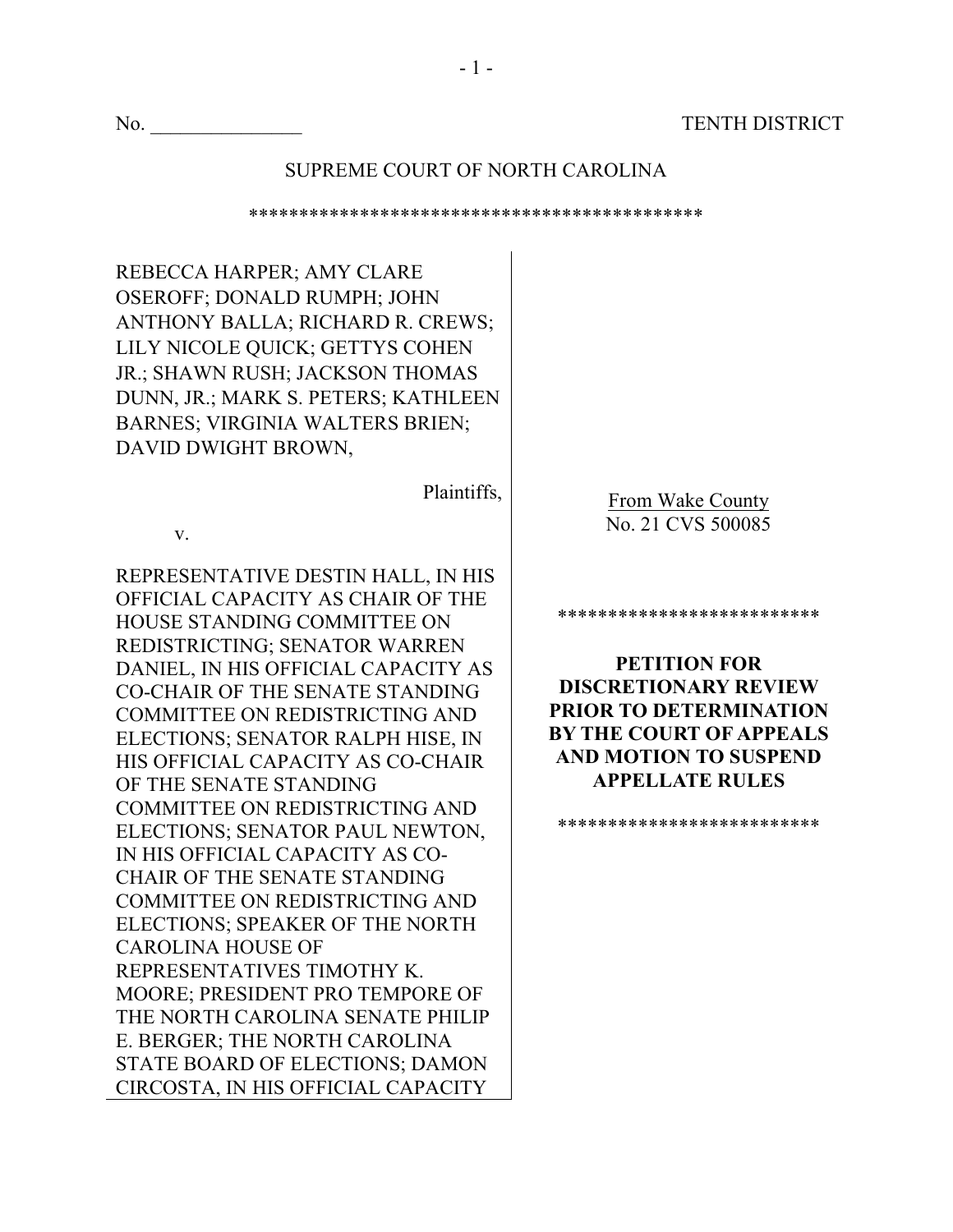AS CHAIRMAN OF THE NORTH CAROLINA STATE BOARD OF ELECTIONS; STELLA ANDERSON, IN HER OFFICIAL CAPACITY AS SECRETARY OF THE NORTH CAROLINA STATE BOARD OF ELECTIONS; JEFF CARMON III, IN HIS OFFICIAL CAPACITY AS MEMBER OF THE NORTH CAROLINA STATE BOARD OF ELECTIONS; STACY EGGERS IV, IN HIS OFFICIAL CAPACITY AS MEMBER OF THE NORTH CAROLINA STATE BOARD OF ELECTIONS; TOMMY TUCKER, IN HIS OFFICIAL CAPACITY AS MEMBER OF THE NORTH CAROLINA STATE BOARD OF ELECTIONS, Defendants.

TO THE HONORABLE SUPREME COURT OF NORTH CAROLINA:

Petitioners are North Carolina voters who respectfully petition this Court to certify for discretionary review, prior to determination by the Court of Appeals, the Order entered on 3 December 2021 in *Harper v. Hall*, No. 21 CVS 50085 (N.C. Super. Ct., Wake Cty.), as well as any related petitions or appellate motions relating to the Order. In the Order, a three-judge panel of the Superior Court denied Petitioners' Motion for a Preliminary Injunction to bar use of North Carolina's 2021 congressional map (the "2021 Plan") in the 2022 primary and general elections for Congress and to enact a remedial process for drawing a new congressional map that is consistent with the North Carolina Constitution.

The Executive Director of the State Board of Elections has attested that, absent intervention by the courts, the Board must receive final redistricting plans by 14 December 2022 for use in the 8 March 2022 primary election. This Court must therefore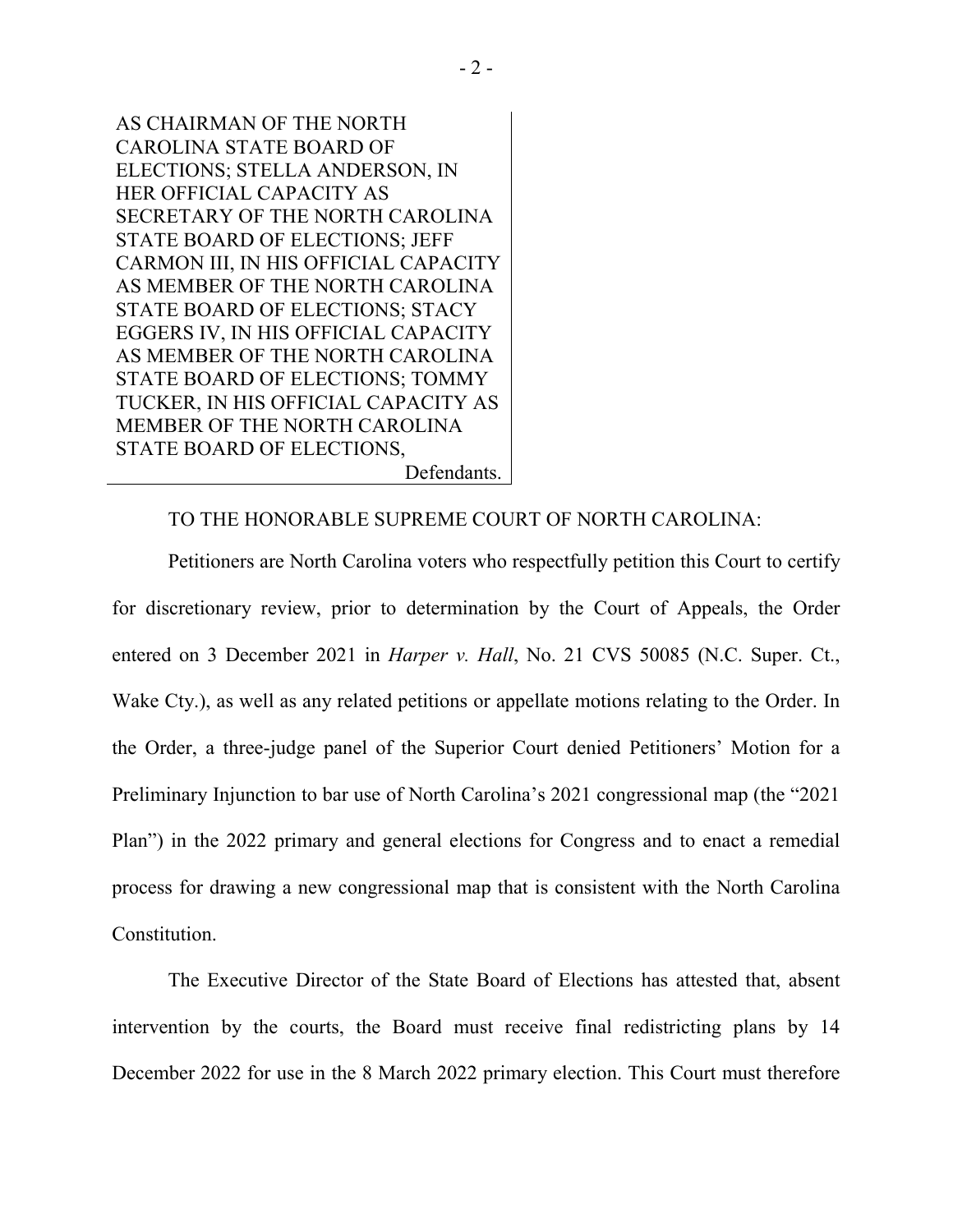grant review now to enable review in time to for the March primary election. If the Court is unable to review the decision below prior to 14 December 2022, the State Board has attested that it is feasible to move the primary date to 17 May 2022. That step would not eliminate the need for the Court to grant this petition and review this matter in the first instance now, because the State Board has stated that it would need final remedial plans before 18 February 2022 to enable a May 2022 primary. To that end, Plaintiffs have proposed a briefing schedule at the conclusion of this petition.

As the three-judge panel acknowledged, this matter is of extreme urgency due to the General Assembly's own actions. The U.S. Census Bureau informed states earlier this year that, because of the COVID-19 pandemic, there would be at least a five-month delay in the release of the demographic data needed to begin the redistricting process. Despite widespread recognition that this delay would necessitate postponing North Carolina's 8 March 2022 congressional primary election date (and the candidate filing window for that primary election, which begins at noon on 6 December 2021), the Republican-controlled General Assembly sat on its hands: It postponed certain municipal elections but refused to do the same for the congressional primary date in order to leave less time for legal challenges to the gerrymandered congressional districts. This Court should not countenance this obvious effort to evade judicial review of a redistricting plan that so flagrantly violates the rights of millions of North Carolina citizens.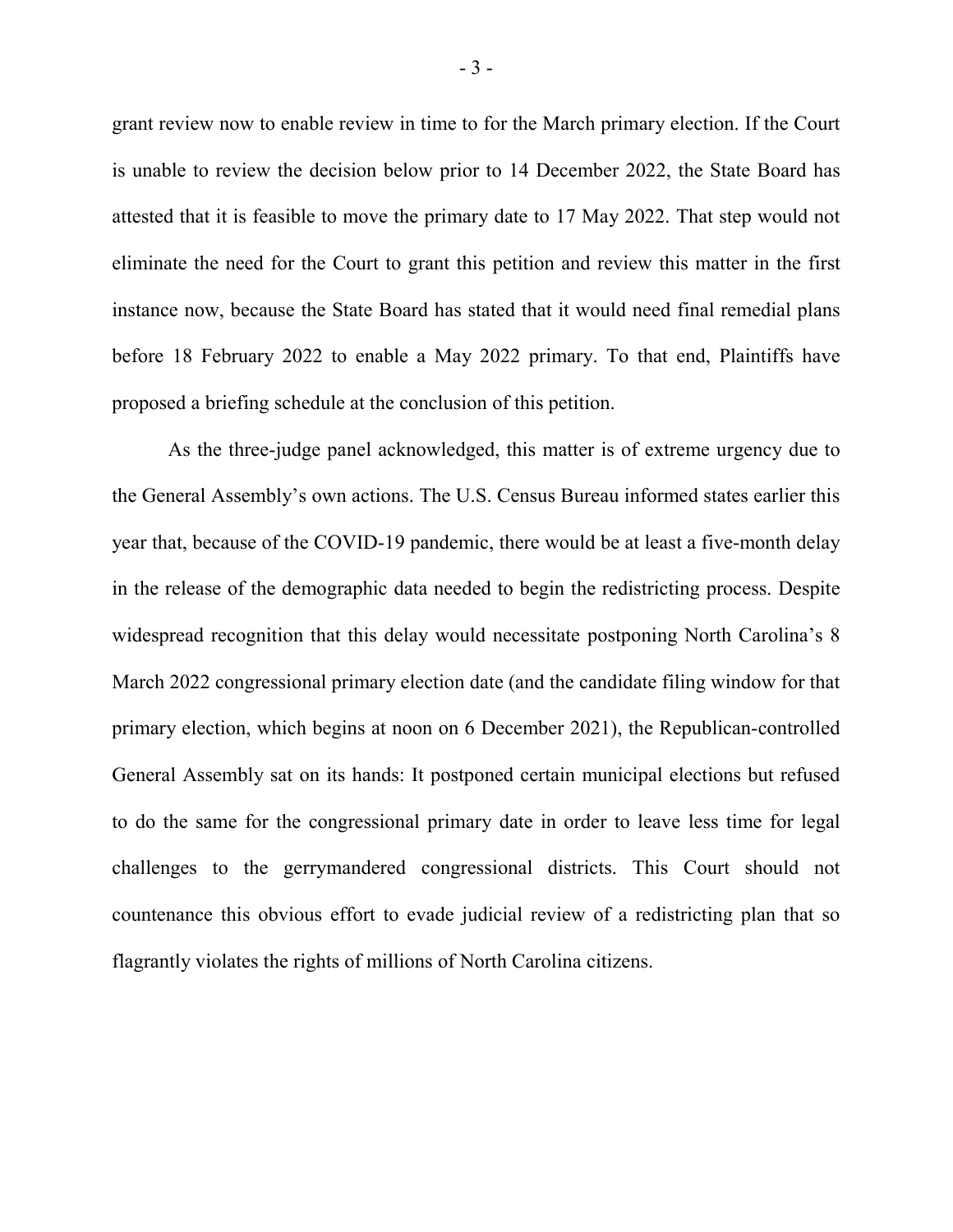#### **INTRODUCTION**

North Carolina is perhaps the most gerrymandered state in the nation. In nearly every congressional and legislative election in the last decade, the people of this State were forced to vote in districts that were gerrymandered. After the State's congressional and legislative maps were struck down as unconstitutional racial gerrymanders, the legislature replaced them with egregious partisan gerrymanders to entrench Republican majorities into power no matter how people voted. In 2019, a three-judge panel of the Superior Court recognized that extreme partisan gerrymandering is a scourge that has plagued this State for decades—a scourge for which both parties are responsible—and that North Carolina's Constitution compels and indeed requires the judiciary to prevent legislatures from entrenching themselves in power and subverting the democratic will. *See* App. 133, Order Granting Mot. for Prelim. Inj. at 7, *Harper v. Lewis,* No. 19-CVS-012667 (N.C. Super. Ct. Oct. 28, 2019) ("*Harper I*"); *see also Common Cause v. Lewis*, 2019 WL 4569584, at \*18, 42 (N.C. Super. Ct. Sep. 3, 2019).

Legislative Defendants chose not to appeal *Common Cause* or *Harper I* to this Court because they wanted to be free to argue that no "binding" precedent prohibited partisan gerrymandering in the next redistricting cycle. And sure enough, when it came time to redistrict for 2022, they argued that those cases were not binding, and chose to once again to engage in extreme partisan gerrymandering by locking in 10 Republican seats in Congress regardless of the political environment.

This is the Court's opportunity to finally end the scourge of extreme partisan gerrymandering in this State. If the Court does not accept this appeal—now—North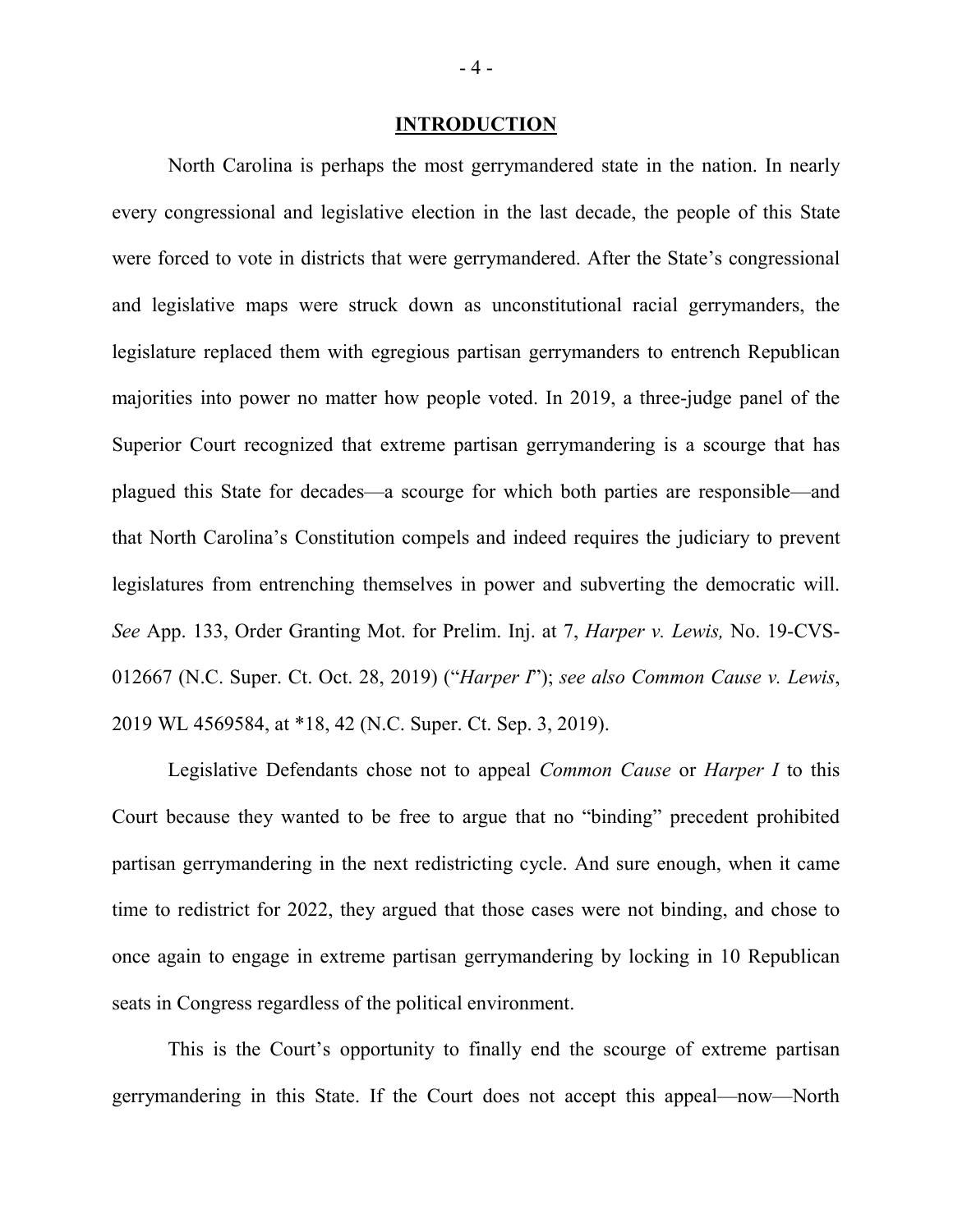Carolinians will be forced to vote in egregiously gerrymandered maps in 2022. Declining review will signal to the General Assembly that its tactics here—delaying passage of the maps until the last possible moment, while simultaneously demanding one of the earliest primaries in the country—are surefire mechanisms for evading full judicial review. The legislature should not get one free gerrymandered election every redistricting cycle. Nor should the uncertainty about whether North Carolina's Constitution permits partisan gerrymandering continue for even one more election cycle. The Court should grant discretionary review.

#### **PETITION FOR DISCRETIONARY REVIEW**

Pursuant to N.C.G.S. § 7A-31(b) and Rules 2 and 15(a) of the North Carolina Rules of Appellate Procedure, Petitioners respectfully petition this Court to exercise its authority to grant discretionary review of the Order prior to determination by the Court of Appeals. As set forth below, this case satisfies all five of the statutory criteria under N.C.G.S. § 7A-31(b) for certification prior to determination by the Court of Appeals, any one of which is sufficient to justify this Court's exercise of discretionary review.

#### **STATEMENT OF THE CASE**

# **A. The** *Harper I* **court preliminarily enjoins the Legislative Defendants' 2016 congressional plan, finding it to be an extreme partisan gerrymander.**

In 2016, a three-judge federal court invalidated North Carolina's 2011 congressional map as racially gerrymandered and ordered the General Assembly to redraw the districts. *See Harris v. McCrory*, 159 F. Supp. 3d 600, 604-05 (M.D.N.C. 2016). The redrawn map (the "2016 Plan") produced 10 safe Republican seats and 3 safe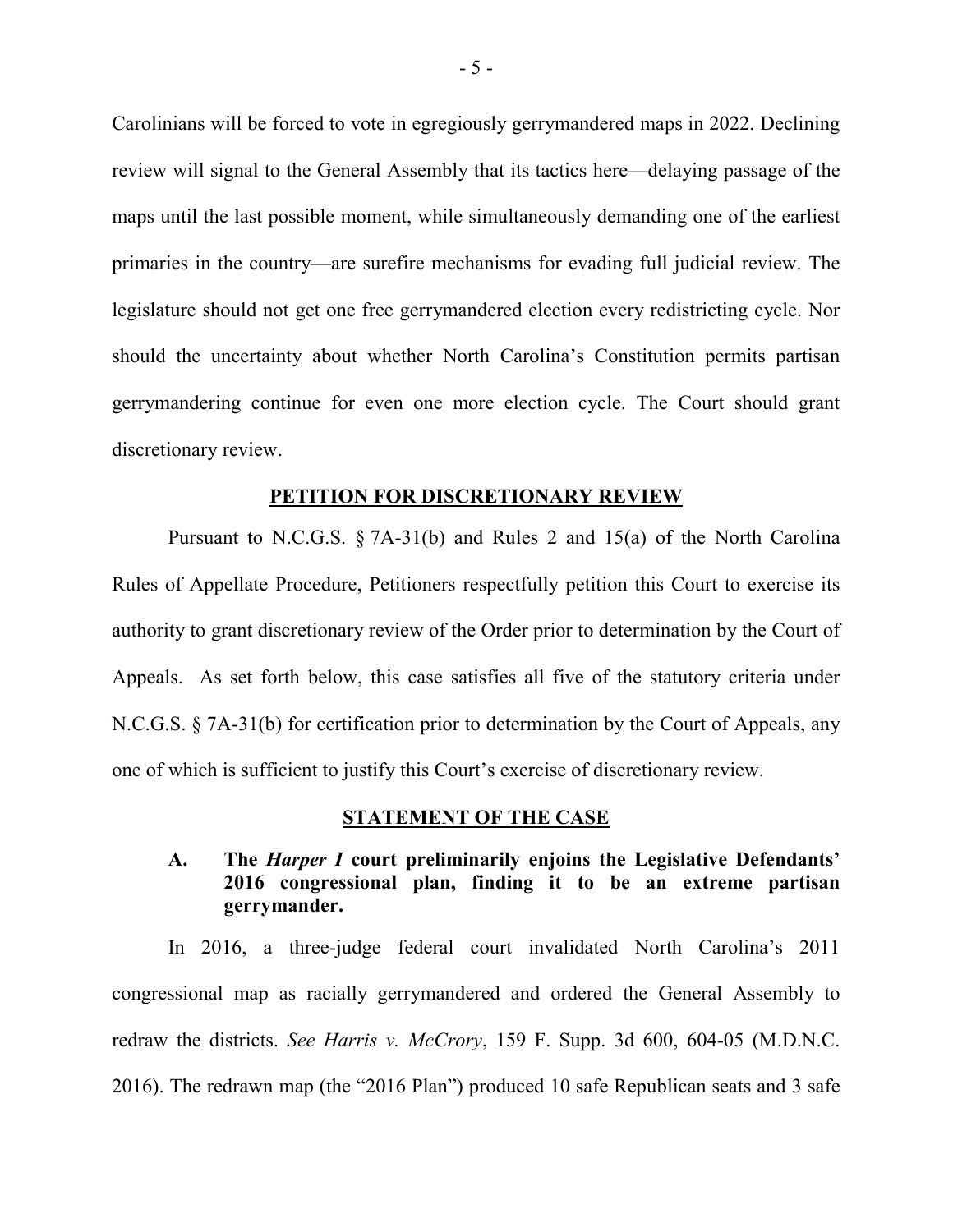Democratic seats. Legislative Defendants freely acknowledged that the 2016 Plan was a partisan gerrymander, and that it was the most extreme gerrymander possible in North Carolina. *See* App. 30-31 (Joint Select Committee on Redistricting Co-Chair David Lewis explaining that the Committee "dr[e]w the maps to give a partisan advantage to 10 Republicans and 3 Democrats because I do not believe it's possible to draw a map with 11 Republicans and 2 Democrats").

On September 27, 2019, the same Plaintiffs here filed *Harper I*, a lawsuit challenging the 2016 Plan as an extreme partisan gerrymander in violation of the Free Elections Clause, Equal Protection Clause, and Free Speech and Assembly Clauses of the North Carolina Constitution. App. 127. A three-judge panel was appointed days later, and the plaintiffs promptly moved for a preliminary injunction. App. 128. Plaintiffs cited the three-judge panel's September 2019 opinion in *Common Cause v. Lewis*, striking down North Carolina's gerrymandered legislative districts and concluding that extreme partisan gerrymandering violated the North Carolina constitution.

On October 28, 2019, the court granted a preliminary injunction barring use of the 2016 Plan in the 2020 elections. App. 144. The court held that the plaintiffs were likely to succeed on the merits of their claims that the 2016 Plan, designed to "give a partisan advantage to 10 Republicans and 3 Democrats," violated the Free Elections Clause, the Equal Protection Clause, and the Freedom of Speech and Assembly Clauses. App. 139- 40. It further held that "[t]he loss to Plaintiffs' fundamental rights guaranteed by the North Carolina Constitution will undoubtedly be irreparable if congressional districts are allowed to proceed under the 2016 congressional districts." App. 140. And the court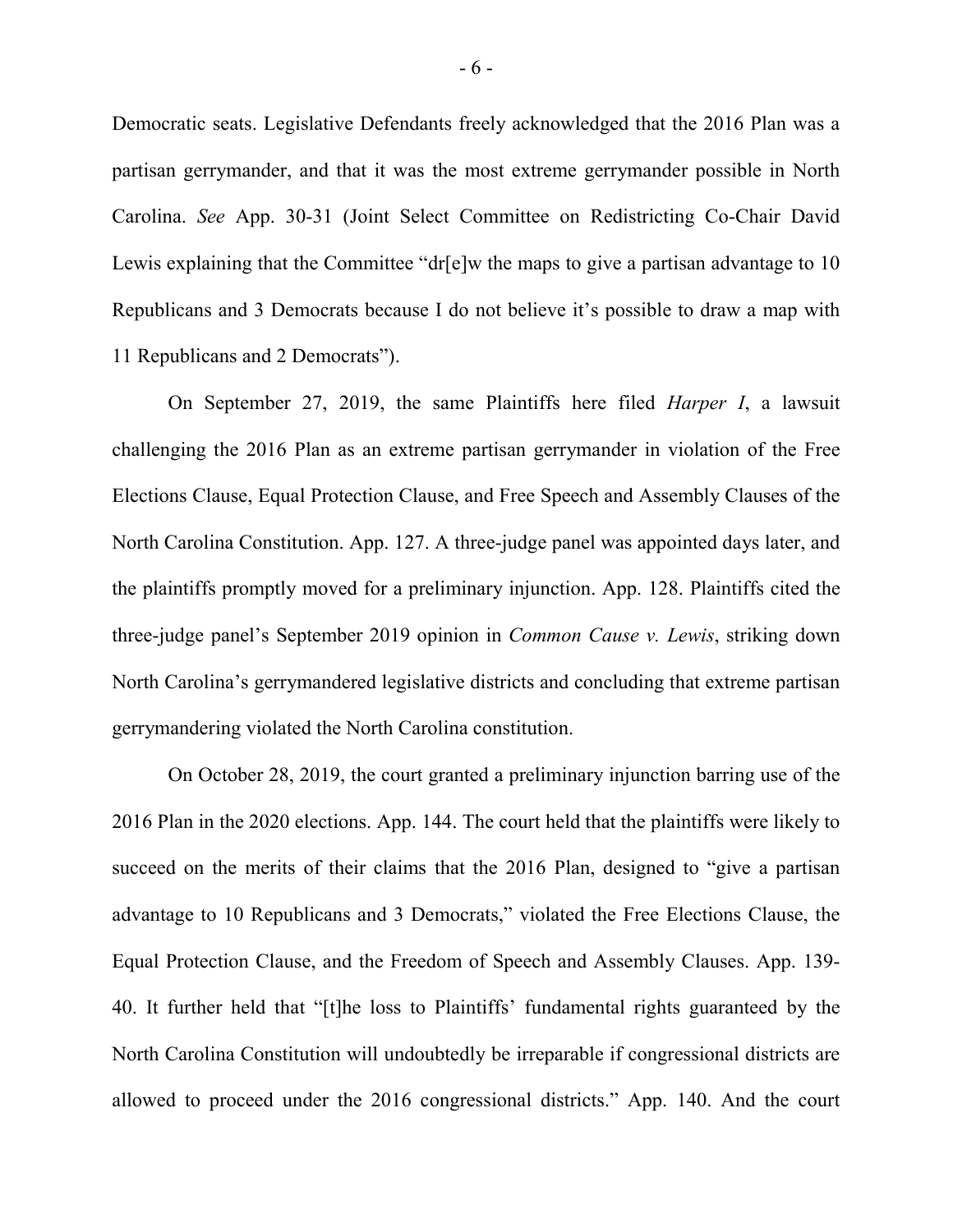explained that this harm to North Carolina voters outweighed potential concerns about "disruption, confusion, and uncertainty in the electoral process." App. 141.

In mid-November 2019, the General Assembly enacted a remedial plan that produced 8 safe Republican seats and 5 safe Democratic seats. The court *sua sponte* enjoined the candidate filing period pending its review of that remedial map. App. 148- 49. At a hearing on December 2, 2019, the court declined to resolve whether the 2019 Plan was constitutional. App. 158-59. In doing so, the court expressed its "fervent hope that the past 90 days" since the decisions in *Common Cause* and *Harper I* would become "a foundation for future redistricting in North Carolina and that future maps are crafted through a process worthy of public confidence and a process that yields elections that are conducted freely and honestly to ascertain fairly and truthfully the will of the people." App. 160.

## **B. Legislative Defendants enact another extreme gerrymander following the 2020 decennial census.**

North Carolina gained a fourteenth congressional seat following the 2020 census after seeing its population grow by 9.5% over the previous decade. *See* North Carolina: 2020 Census, U.S. Census Bureau (Aug. 25, 202[1](#page-12-0)).<sup>1</sup> Overall, more than 78% of North Carolina's population growth came from the Triangle area and the Charlotte metro area. App. 265. But even though North Carolina gained a congressional seat due to population growth in overwhelmingly Democratic areas—and little had changed in terms of voter

<span id="page-12-0"></span> <sup>1</sup> *Available at* https://www.census.gov/library/stories/state-by-state/north-carolinapopulation-change-between-census-decade.html.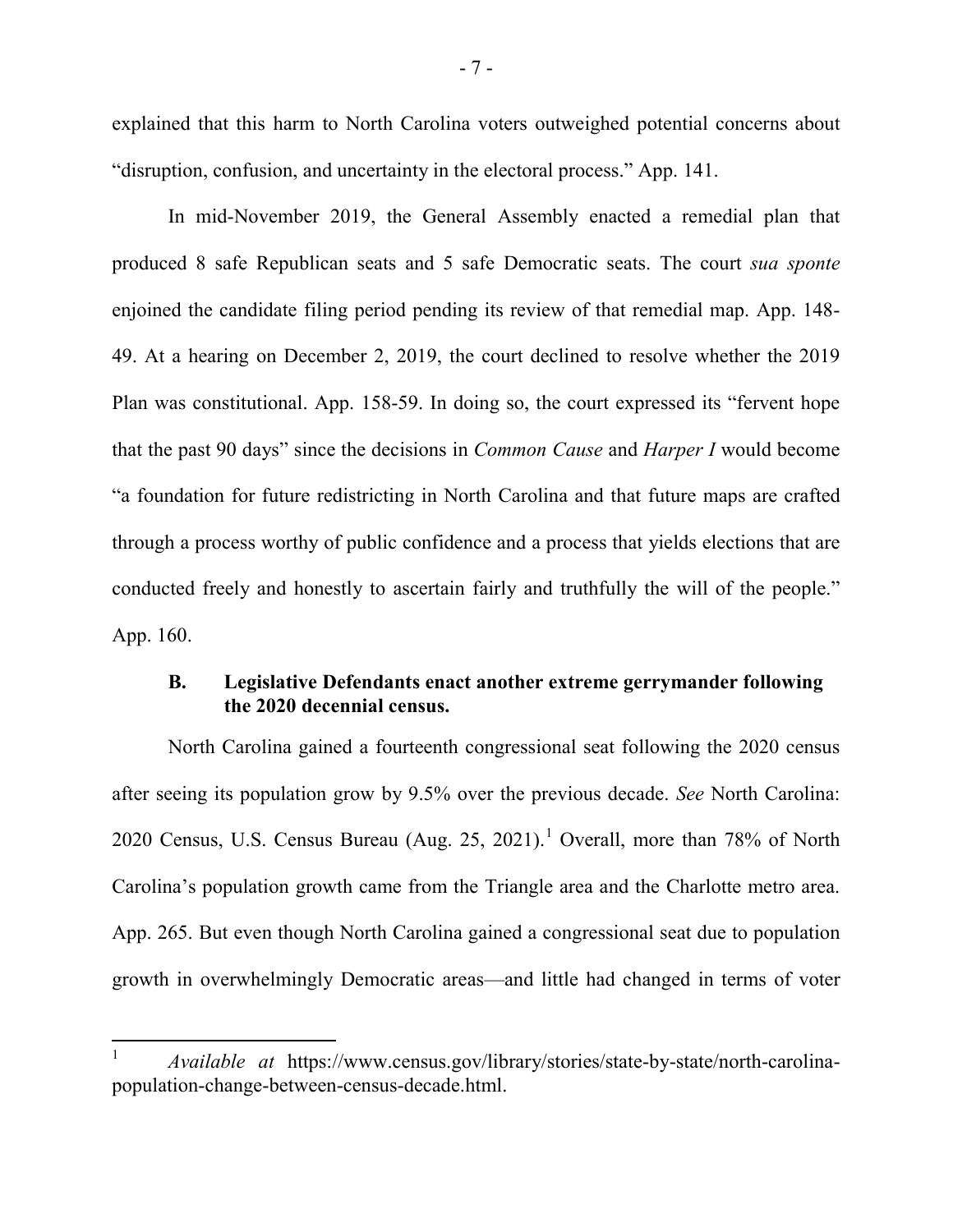behavior since the enactment of the 2019 remedial map—Legislative Defendants enacted a map that once again produces at least 10 Republican seats.

Legislative Defendants enacted an extreme gerrymander by manipulating the redistricting process itself. While the General Assembly's prior redistricting criteria provided that "[r]easonable efforts shall be made not to divide a county into more than two districts," App. 163, Legislative Defendants eliminated that requirement from the criteria governing the enactment of the 2021 Plan. App. 166-67. Legislative Defendants then proceeded to divide each of the three largest Democratic Counties in North Carolina—Wake, Guilford, and Mecklenburg—into three districts, thereby dramatically diluting Democratic voting power in the state. App. 260. No other county is divided three ways.

To be sure, the 2021 Adopted Criteria provide that "[p]artisan considerations and election results data *shall not* be used in the drawing of districts in the 2021 Congressional, House, and Senate plans." App. 166. Although Legislative Defendants repeatedly stated that *Common Cause* and *Harper I* were not binding on them, unlike in 2016, they were no longer willing to openly admit their intent to gerrymander a map guaranteeing 10 safe Republican seats. App. 138-39. But the prohibition on partisan considerations was a farce. While legislators drew and submitted maps using software on computer terminals in the redistricting committee hearing rooms, Legislative Defendants chose not to prohibit legislators from simply bringing political data—or maps drawn by political consultants using political data—with them into the map-drawing room, even after they were specifically asked to ban this practice. App. 73-74. Instead, Legislative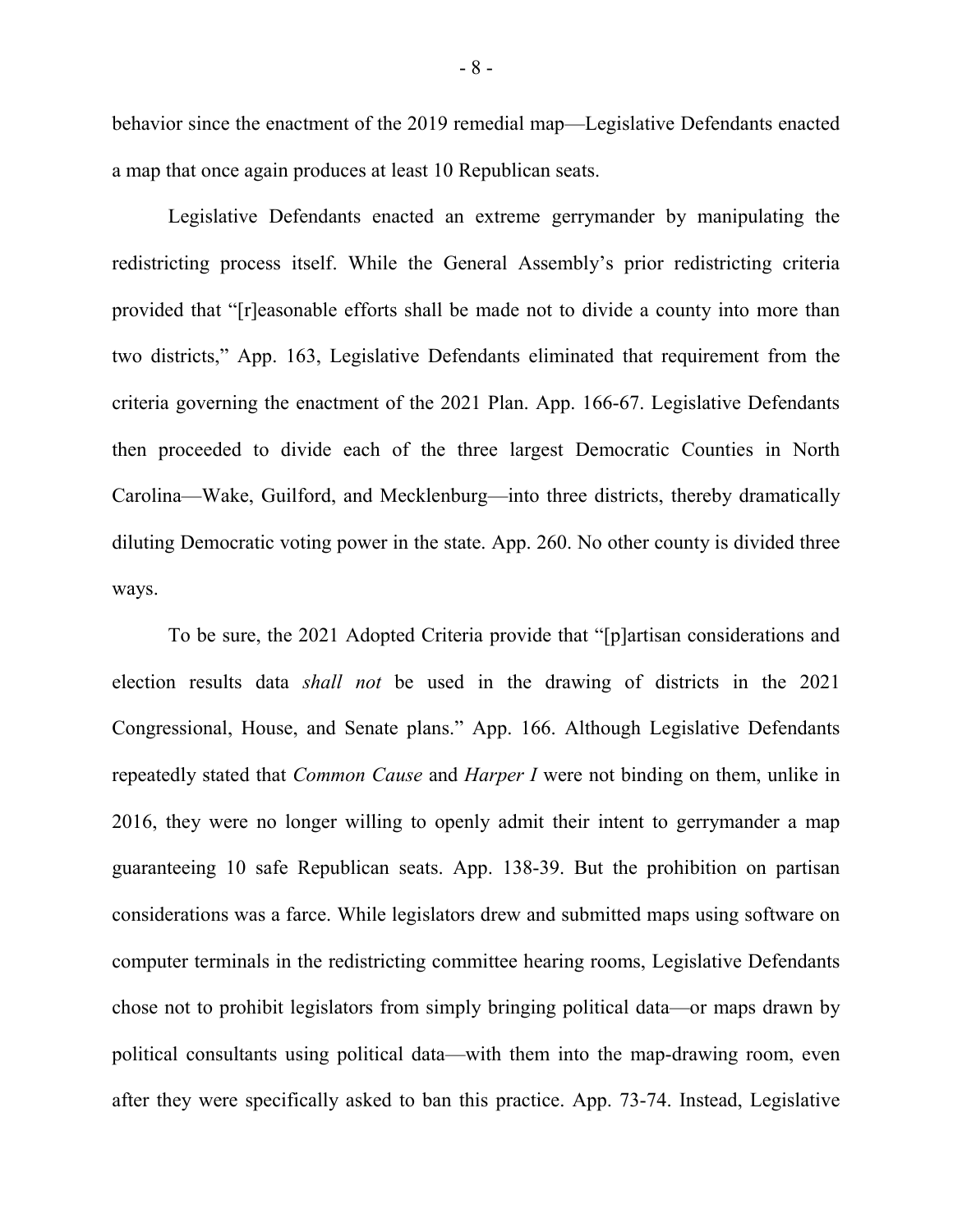Defendants interpreted the 2021 Adopted Criteria to allow the use of political data in the drawing of maps so long as the data were not loaded onto the computer terminals. *Id.*

This process achieved its intended goal. The Republican-controlled Redistricting Committees exploited the loopholes they built into this process to produce a map that guarantees—once again—10 safe Republican seats. *See* App. 260. As described in greater detail herein and in Petitioners' preliminary injunction submissions below, the 2021 Plan meticulously packs and cracks Democratic voters in every district and has been unanimously panned as an extreme gerrymander by neutral third-party observers and by the same statistical and demographic experts who have been repeatedly credited by courts in North Carolina and across the country. App. 76-91. Both the House and Senate passed the 2021 Plan on strict party-line votes on November 2 and November 4, respectively. *See* Charles Duncan, *Redistricting in NC: New Maps Approved, Favoring GOP*, Spectrum News 1 (Nov. 4, [2](#page-14-0)021).<sup>2</sup>

# **C. Legislative Defendants refuse to postpone candidate filing deadlines despite a six-month delay in the redistricting process due to the COVID-19 pandemic.**

The urgency of this litigation is directly attributable to the Republican-controlled General Assembly. For decades, North Carolina has generally held its primary elections in May. The General Assembly moved the State's primary election date from May to

<span id="page-14-0"></span> <sup>2</sup> *Available at* https://spectrumlocalnews.com/nc/charlotte/politics/2021/11/04/ redistricting-in-n-c---new-maps-approved--favoring-gop.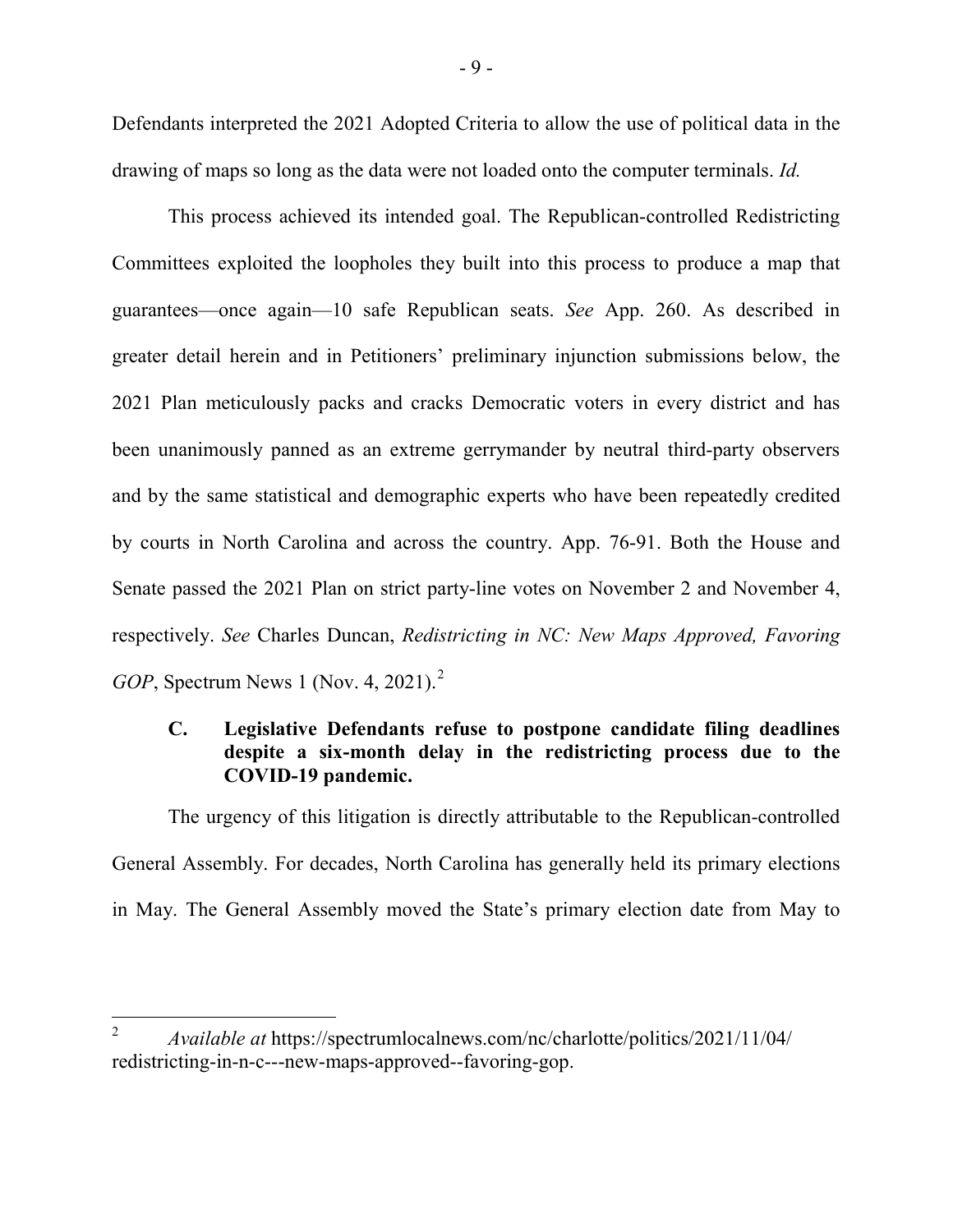March in 2016. *See* Dallas Woodhouse, *Upcoming North Carolina Election Dates in Jeopardy*, Carolina J. (Feb. 12, 2021).<sup>[3](#page-15-0)</sup>

The General Assembly chose to adhere to the March primary date this year even though delays in the release of redistricting data from the U.S. Census Bureau rendered such a date impracticable. On February 12, 2021, the U.S. Census Bureau announced that the release of demographic data for redistricting, initially planned for March 31, would be delayed by roughly five months, until August  $2021$ .<sup>[4](#page-15-1)</sup> Because of this extraordinary delay in receiving census data, the General Assembly chose to postpone certain municipal elections in roughly a third of North Carolina's counties. *See* N.C. Sess. Law 2021-56; App. 484-85. But it chose *not* to delay the December candidate filing window for the 2022 congressional primary (or the primary date itself—despite being urged to do so by the State Board of Elections—in an effort to derail any legal challenges to the gerrymandered congressional districts.<sup>[5](#page-15-2)</sup> The choice left only 32 days between the enactment of the plan and the opening of the candidate filing window. App. 484-85.

## **D. Plaintiffs file this lawsuit and move for preliminary injunctive relief**.

Plaintiffs in this action are North Carolina voters who reside in congressional districts gerrymandered under the 2021 Plan. Plaintiffs brought this action in Wake

<span id="page-15-0"></span> <sup>3</sup> *Available at* https://www.carolinajournal.com/news-article/upcoming-northcarolina-election-dates-in-jeopardy/.

<span id="page-15-1"></span><sup>4</sup> *Available at* https://www.census.gov/newsroom/press-releases/2021/statementredistricting-data-timeline.html.

<span id="page-15-2"></span><sup>5</sup> Lucille Sherman, *Delay This Year's Local Elections and NC's 2022 Primary, State Official Says*, News & Observer (Feb. 23, 2021), https://bit.ly/3ly4IWb.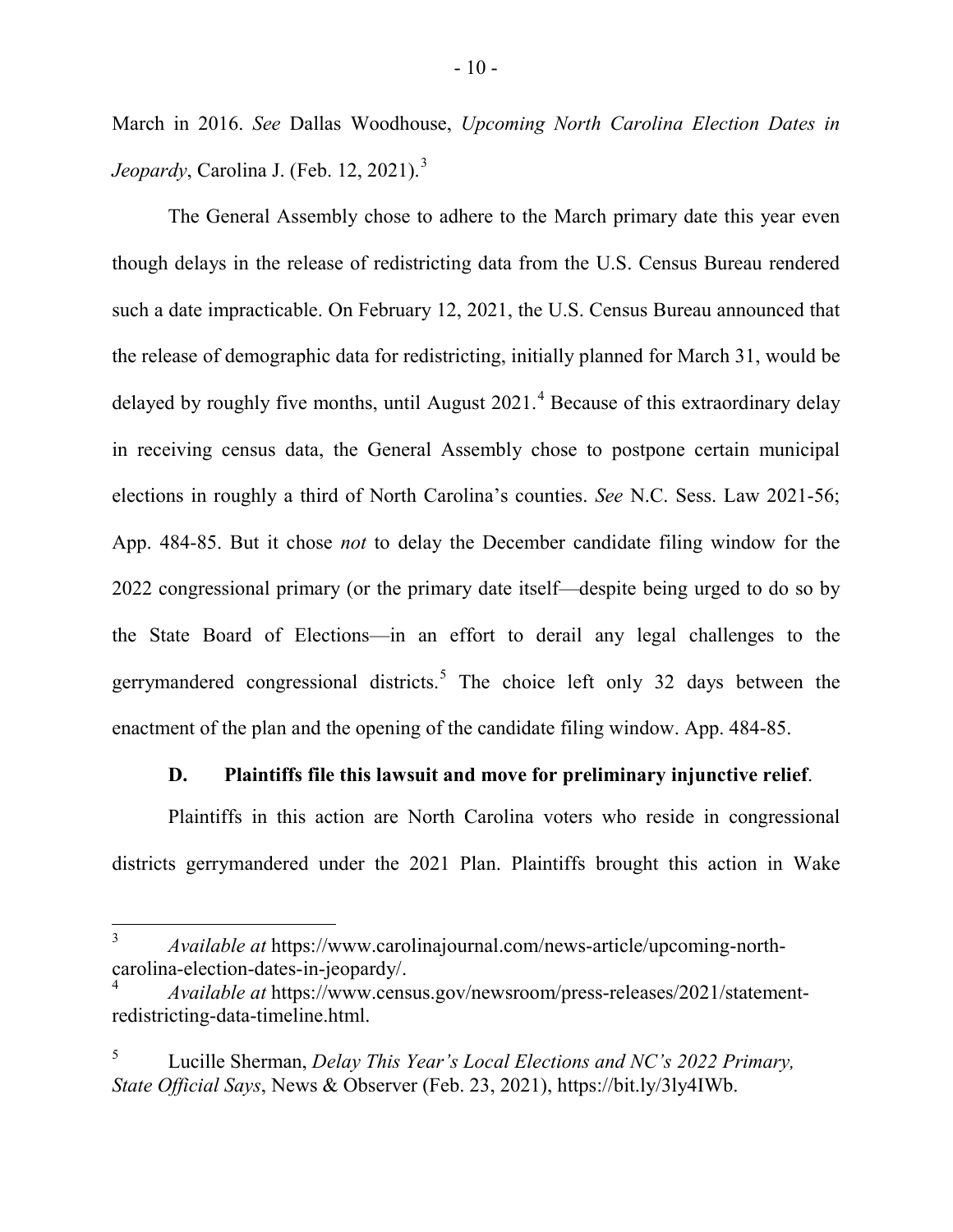County Superior Court on November 11, 2021. The Complaint alleges that the 2021 Plan violates the Free Elections Clause, the Equal Protection Clause, and the Free Speech and Assembly Clauses of the North Carolina Constitution.

A three-judge panel was named on November 22, 2021, and plaintiffs moved for a preliminary injunction on November 30, 2021. The same panel was assigned to preside over *NCLCV v. Hall*, No. 21 CVS 015426 (N.C. Super. Ct.), a lawsuit challenging the congressional and state legislative maps as unlawful gerrymanders. The *NCLCV* plaintiffs also moved for a preliminary injunction.

The panel heard argument on both preliminary injunction motions on December 2. At the hearing, the court explained that the need for a compressed litigation schedule was fully attributable to the General Assembly, which failed to move the deadlines for the 2022 primary congressional election despite doing the same for municipal elections:

JUDGE SHIRLEY: But let's be honest, we are on this compressed schedule, being required to make a determination [five days] from the date that filings begin because the legislature wouldn't move back the filing period or the primaries for the congressional and legislative districts while they were – did that or at least gave that possibility to municipal [elections] .... [W]e're all here because there is apparently a sense of urgency in part created by the legislature.

App. 582.

The court ultimately denied both preliminary injunction motions. It concluded that Plaintiffs' claims were not justiciable because the "state constitution left the decision on . . . redistricting to a political [branch]." App. 620. The court further observed that "partisan advantage can be taken into account in redistricting," and concluded that plaintiffs therefore "failed to demonstrate a substantial likelihood of success on the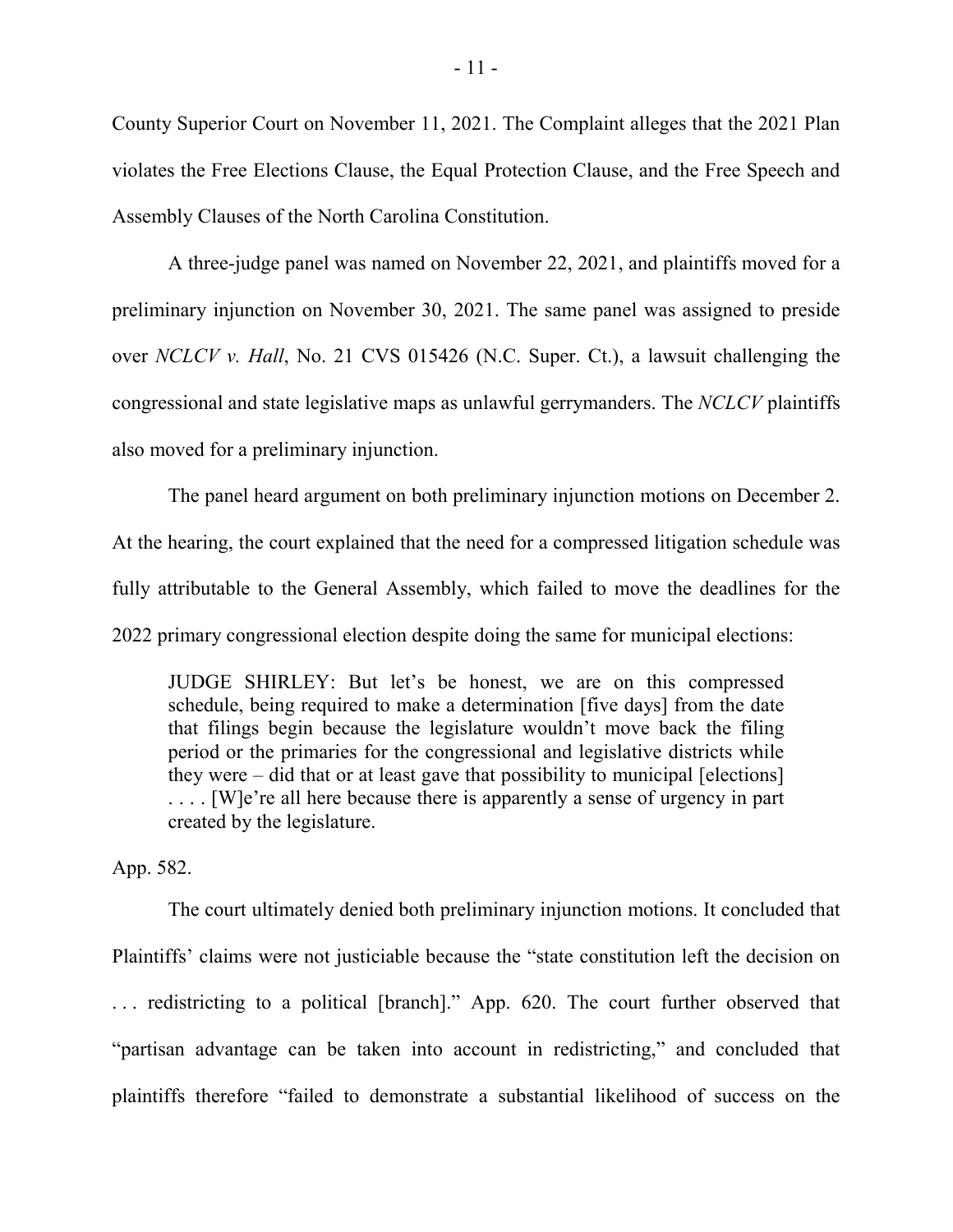merits." *Id*. The court acknowledged the urgency of the litigation and asserted that it would "enter an order as expeditiously as possible and [would] certify the same for immediate appeal should the parties choose to do so." *Id.*

A written order issued later that day. The panel stated that Plaintiffs' claims were not justiciable and added that all plaintiffs lacked standing. App. 7-8. Although expert evidence showed that 8 of the *Harper* plaintiffs would be in less packed or less cracked districts nearly 100% of the time in a non-gerrymandered map, and 2 of the plaintiffs in guaranteed Republican districts would be in Democratic districts nearly 100% of the time, the court concluded that no plaintiff in a partisan gerrymandering case could *ever* have standing because "Plaintiffs are presumed to be represented by their designated representatives." App. 8. It further held that Plaintiffs were unlikely to prevail on the merits of their constitutional claims even if they were justiciable. App. 10-12. The panel stated that "some evidence of intent is required to prove [a] claim of extreme partisan gerrymandering." App. 11. The panel then incorrectly stated that "Plaintiffs have not claimed intent," *Id*, even though Plaintiffs repeatedly argued below—in both their Complaint and in their preliminary injunction submissions—that "[t]he 2021 Plan is an intentional extreme gerrymander." App. 91; *see* App. 95, 104, 105, 111. Plaintiffs further offered extensive expert evidence of intentional partisan gerrymandering. App 91.

The *Harper* Plaintiffs promptly filed a notice of appeal on December 3, 2021. App. 623.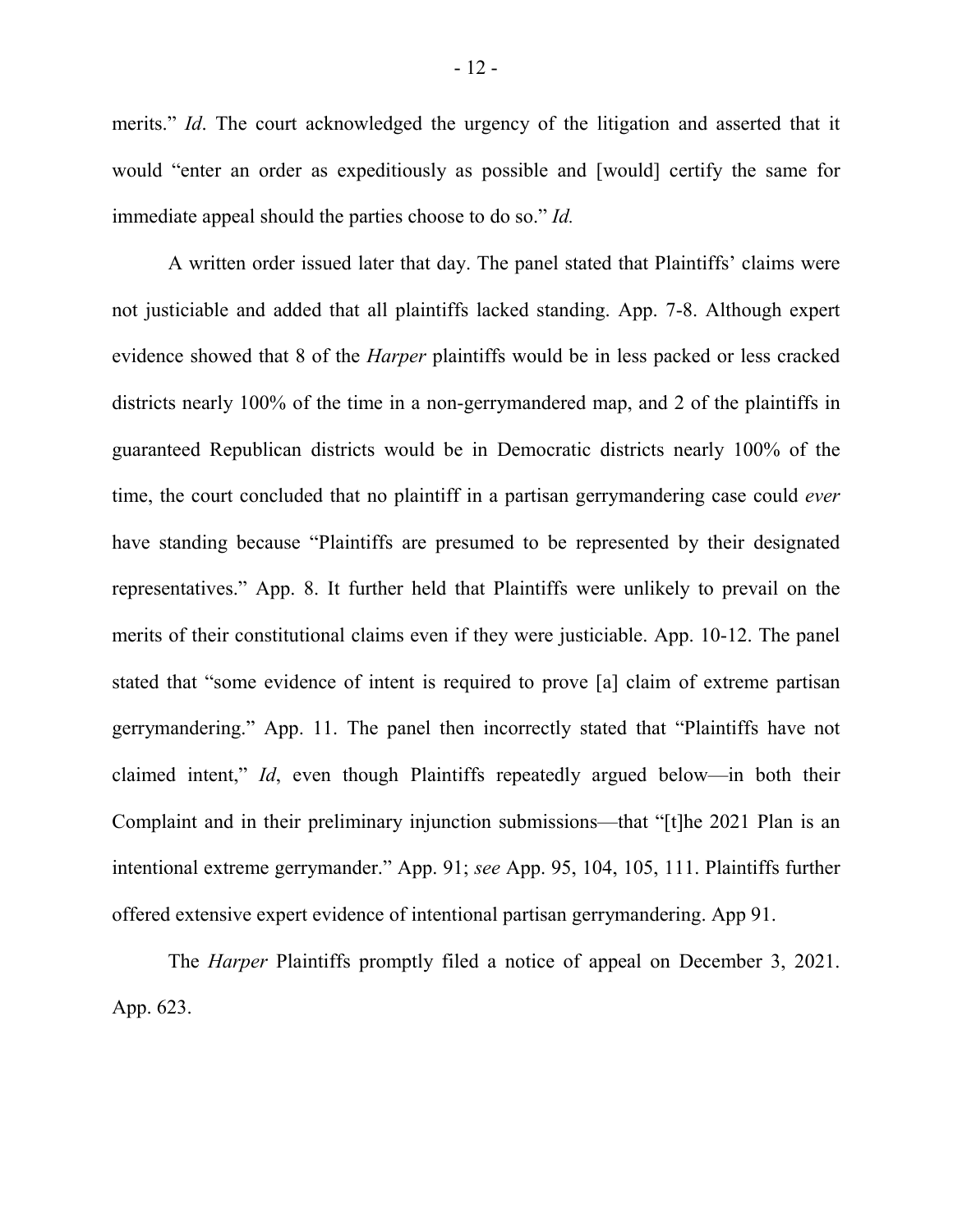#### **E. The deadline to finalize remedial plans for the 2022 primary elections.**

North Carolina's 2022 statewide primary election is currently scheduled for 8 March 2022. App. 484. On 2 December 2021, the Executive Director of the State Board of Elections submitted an affidavit to the Superior Court asserting that remedial plans must be finalized for use in the March 8 primaries by "December 3-7, 2021." App. 488. The Board's Executive Director explained that it would be feasible to move the primary contest to a later date, but no later than 17 May 2022. App. 492. The Board would likely need final remedial plans "no later than February 14 to February 18, 2022" for use in a May 2022 primary. *Id.*

## **REASONS WHY CERTIFICATION SHOULD ISSUE PRIOR TO DETERMINATION BY THE COURT OF APPEALS**

Under N.C.G.S. § 7A-31(b), this Court may certify a cause for discretionary review before determination by the Court of Appeals if, in this Court's opinion, any of five conditions are met. This case satisfies all five of those conditions.

#### **I. This appeal is of enormous public interest.**

This appeal warrants this Court's immediate discretionary review because "[t]he subject matter of the appeal has significant public interest." N.C.G.S.  $\S$  7A-31(b)(1). This appeal easily satisfies this condition because it will decide whether millions of North Carolinians will be forced to vote in congressional districts that violate the North Carolina Constitution by entrenching politicians in power against the popular will. And it will determine whether North Carolina courts can redress the state's persistent and extreme gerrymandering.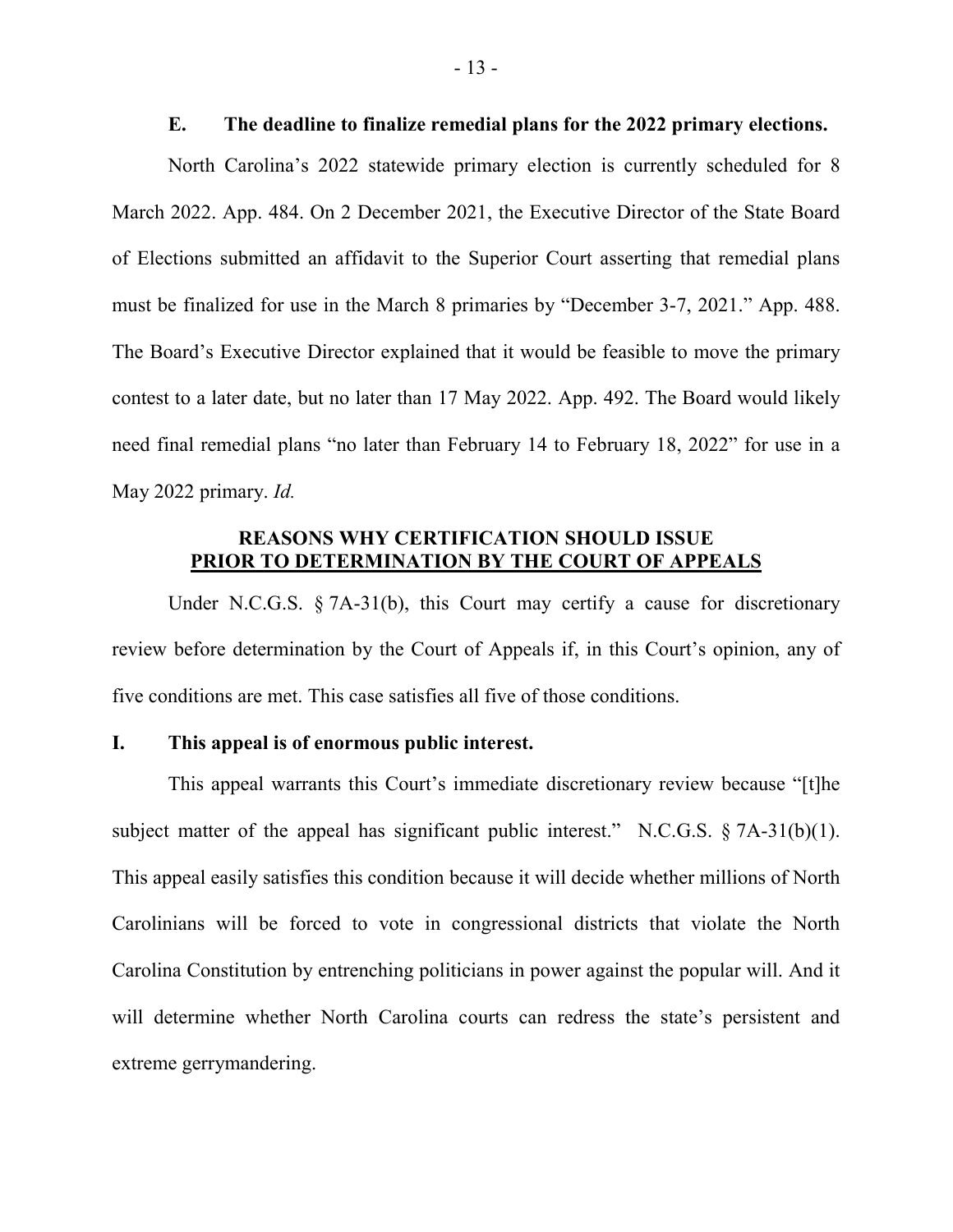The 2021 Plan is inarguably an extreme partisan gerrymander. Just five years ago, Legislative Defendants enacted a congressional map that guaranteed Republicans would win at least 10 of the state's 13 districts in nearly every plausible political environment. It was, in their own words, the most extreme gerrymander possible in North Carolina. *See*  App. 30-31 (Joint Select Committee on Redistricting Co-Chair David Lewis explaining that the Committee "dr[e]w the maps to give a partisan advantage to 10 Republicans and 3 Democrats because I do not believe it's possible to draw a map with 11 Republicans and 2 Democrats"). After the *Harper I* court preliminarily enjoined that map as an extreme partisan gerrymander, Legislative Defendants enacted a remedial plan that produced 8 Republican seats and 5 Democratic seats. And now, after North Carolina gained a fourteenth seat because of population growth in predominantly Democraticleaning areas, the Legislative Defendants passed the 2021 Plan—a map that once again guarantees at least 10 seats to the Republicans. Just like in 2016, that is the most extreme gerrymander possible in this state.

The 2021 Plan is a textbook partisan gerrymander. Legislative Defendants took the three largest bastions of Democratic votes in North Carolina—Wake, Mecklenburg, and Guilford Counties—and divided each of them among three congressional districts. There was no population-based reason to do this and no other counties are split three times in the 2021 Plan. App. 260. The 2021 Plan destroyed Representative Manning's Piedmont Triad district, dividing High Point, Greensboro, and Winston-Salem among three districts so that none of these predominantly Democratic cities will have a Democratic representative in Congress. To achieve its partisan ends, the 2021 Plan likewise unites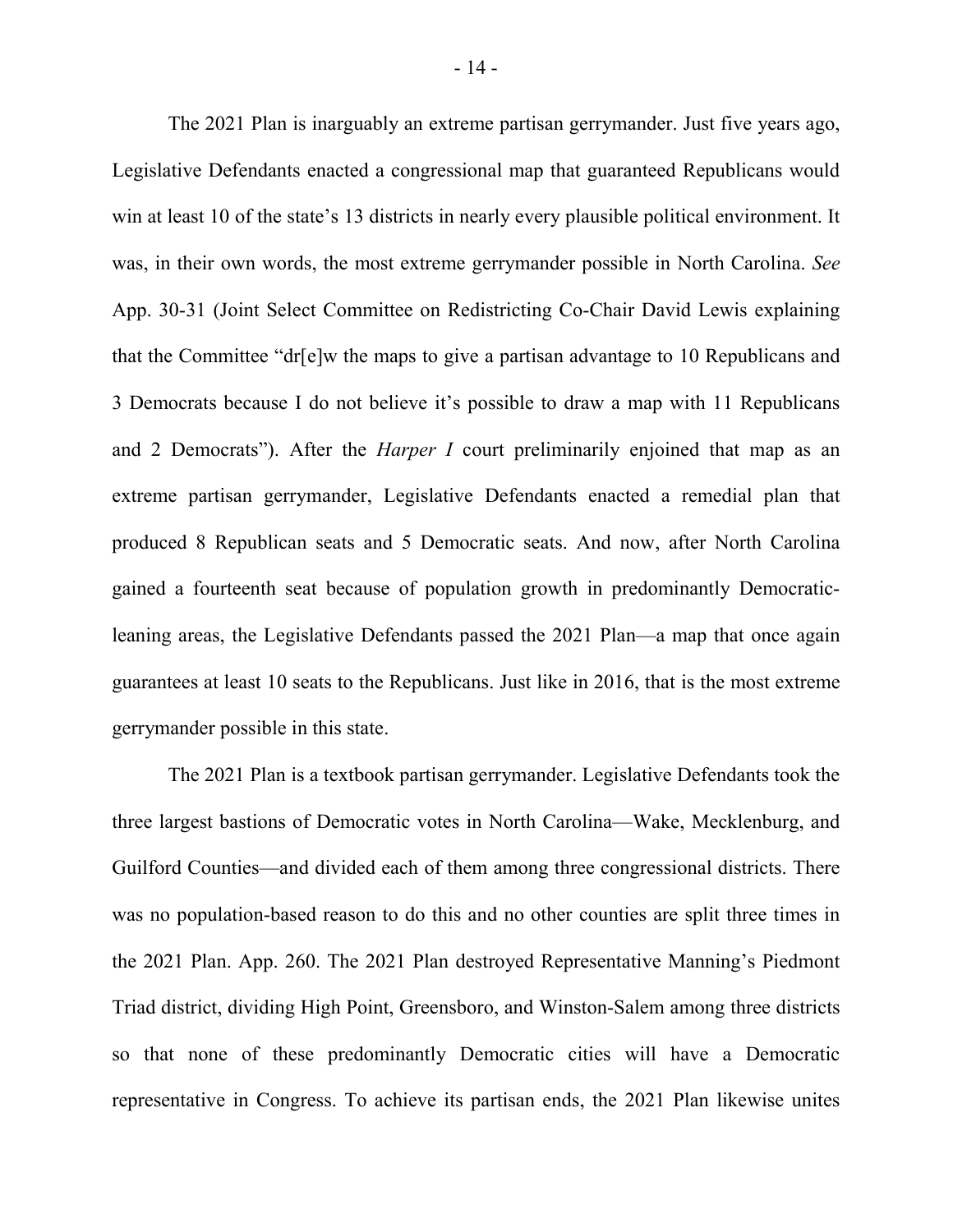far-flung portions of the state with little in common. This manipulation of district boundaries, which occurs to varying degrees in every congressional district under the 2021 Plan, *see* App. 76-91, cannot be explained as anything other than the intentional and illegal efforts by the Legislative Defendants to entrench Republicans in power.

That conclusion is reinforced by the expert statistical analyses of Dr. Wesley Pegden and Dr. Jowei Chen, both of whom presented expert analysis that was accepted by a three-judge Superior Court in *Common Cause v. Lewis* after rigorous crossexamination. *See* No. 18 CVS 014001, 2019 WL 4569584, at \*18, 42 (N.C. Super. Ct. Sep. 3, 2019). Dr. Pegden concluded that the enacted map is more carefully crafted to favor Republicans than more than 99.99% of billions of comparison maps that he generated by making tiny random changes to the district lines, while respecting the General Assembly's non-partisan redistricting criteria. The theory behind Dr. Pegden's work is that if a map was not intentionally crafted to maximize partisan advantage, making tiny random changes around the edges should not significantly decrease the plan's partisan bias. App. 94-95.

Dr. Chen's analysis is in accord. Dr. Chen produced a set of 1,000 random simulated plans using the General Assembly's redistricting criteria and found that "[b]y subordinating traditional districting criteria, the General Assembly's Enacted Plan was able to achieve partisan goals that could not otherwise have been achieved under a partisan-neutral districting process that follows the Adopted Criteria." App. 339. The goal of a partisan gerrymander is to (1) spread the favored party's voters across as many districts as possible while still retaining enough of a margin to win in all of them and (2)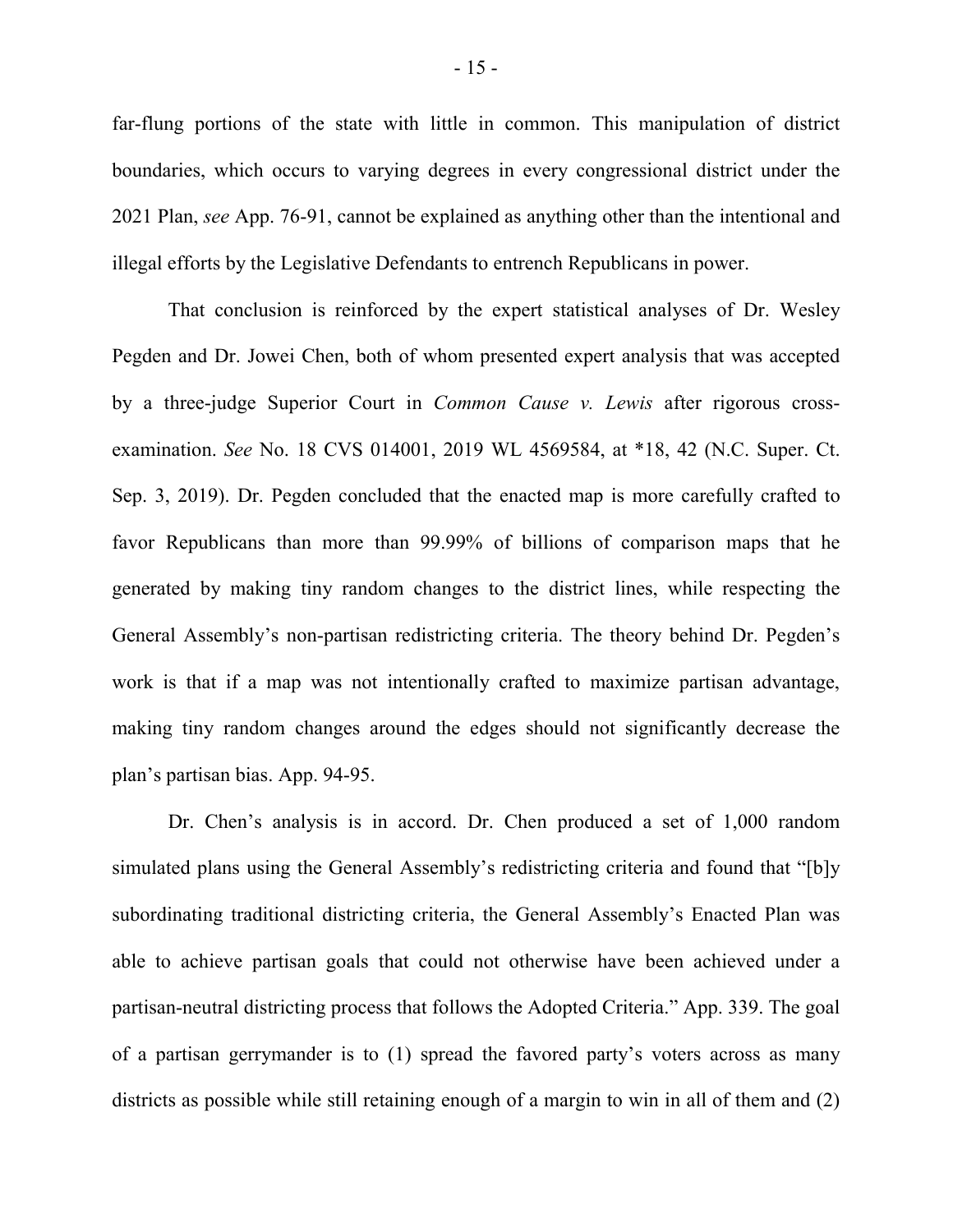concentrate the disfavored party's remaining voters in as few districts as possible. In other words, partisan gerrymanders produce as many districts as possible that safely favor one party but not by large margins and a small number of districts that heavily favor the other party. Dr. Chen's analysis reveals that this is precisely what the General Assembly did here. Dr. Chen analyzed the ten most Republican districts in the 2021 Plan and found that they each have Republican vote shares in the narrow range of 52.9 to 61.2 percent, which is the product of packing Democrats in a handful of safe districts while efficiently distributing Republican voters across the remaining districts. *Not one* of Dr. Chen's simulated plans came close to creating ten Republican districts that fall in that narrow range. App. 92-94. In contrast, Democratic voters are packed into three districts that each have a Democratic vote share between approximately 63 and 73 percent. App. 318. Dr. Chen also found that seven of the districts in the 2021 Plan have a more extreme partisan distribution than was observed in 100% of their corollary districts in the simulated maps, and three additional districts have a more extreme partisan distribution than was observed in at least 95% of the simulated maps. *Id*. Dr. Chen found that 2021 Plan ensures 10 seats for Republicans regardless of the electoral environment, even where the Democrats win most of the votes and where the Republican candidates would win only 6, 7, or 8 seats under any of his 1,000 random nonpartisan maps.

Neutral third-party observers also are unanimous in their view that the 2021 Plan is an extreme gerrymander. The Princeton Gerrymandering Project gave the map a Partisan Fairness grade of "F" while describing North Carolina as "one of the most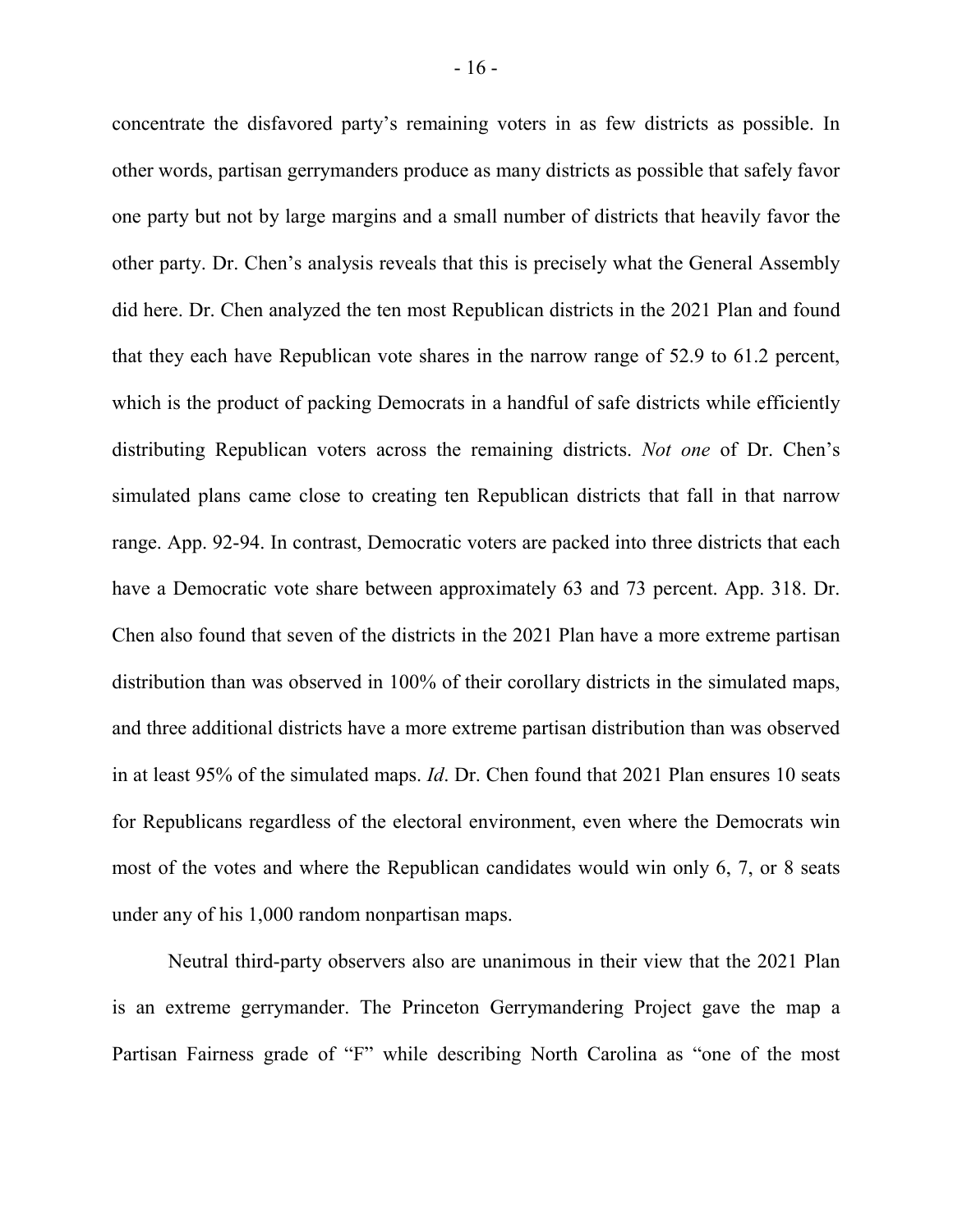extremely gerrymandered states in the nation."[6](#page-22-0) FiveThirtyEight described the 2021 Plan as "one of the most Republican-biased maps [the General Assembly] could have chosen."[7](#page-22-1) And Dave Wasserman of the nonpartisan Cook Political Report described the enactment of the 2021 Plan as "NC Republicans going for the jugular."<sup>[8](#page-22-2)</sup>

There is no doubt that the 2021 Plan is an extreme gerrymander that, absent this Court's immediate intervention, will violate the constitutional rights of millions of North Carolinians next year and beyond. As multiple North Carolina courts have held, partisan gerrymandering violates the Free Elections Clause's guarantee that elections shall be "conducted freely and honestly to ascertain, fairly and truthfully, the will of the people." App. 133, *Harper I*, slip op. at 7; *Common Cause*, 2019 WL 4569584, at \*109-110. It "runs afoul of the North Carolina Constitution's guarantee that no person shall be denied the equal protection of the laws." App. 134, *Harper I*, slip op. at 8; *Common Cause*, 2019 WL 4569584, at \*113. And it is irreconcilable with the "important guarantees in the North Carolina Constitution of the freedom of speech and the right of the people in our

<span id="page-22-0"></span> <sup>6</sup> *See* North Carolina 2021 CST-13 Final Congressional Map, Princeton Gerrymandering Project (last accessed Dec. 4, 2021), https://gerrymander.princeton.edu/redistricting-report-card?planId=rec1jFkj1lne3m1RS; North Carolina, Princeton Gerrymandering Project (last accessed Dec. 4, 2021), https://gerrymander.princeton.edu/reforms/NC.

<span id="page-22-1"></span><sup>7</sup> Mackenzie Wilkes, *North Carolina Republicans Passed a Heavily Skewed Map. How Will the Court Respond?*, FiveThirtyEight (Nov. 10, 2021), https://fivethirtyeight.com/features/north-carolina-republicans-passed-a-heavily-skewedcongressional-map-how-will-the-courts-respond/.

<span id="page-22-2"></span><sup>&</sup>lt;sup>8</sup> Dave Wasserman, Twitter (Nov. 4, 2021), https://twitter.com/redistrict/status/1456285548058927106?lang=en.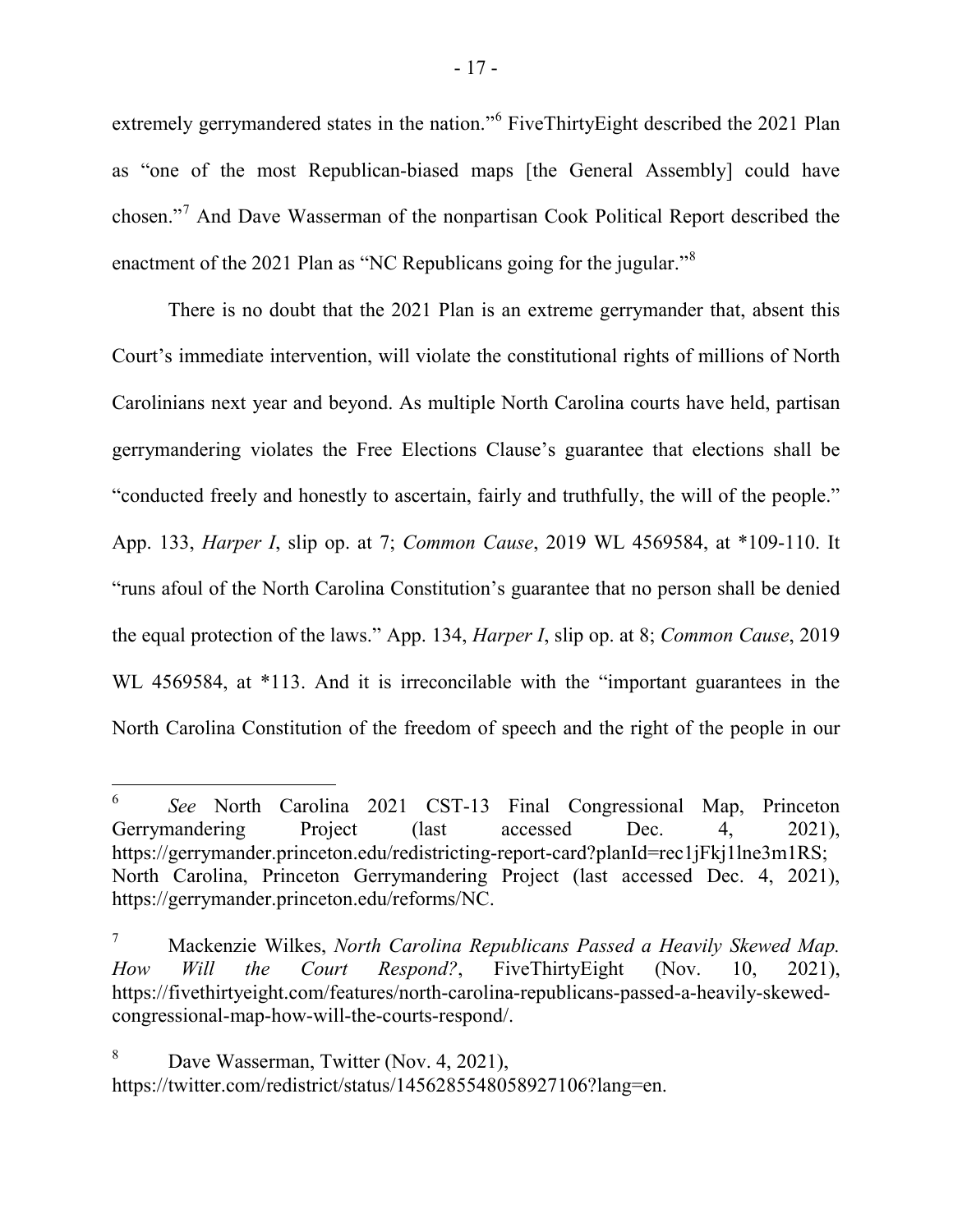State to assemble together to consult for their common good, to instruct their representatives, and to apply to the General Assembly for redress of grievances." App. 136-37, *Harper I*, slip op. at 10-11; *Common Cause*, 2019 WL 4569584, at \*118-19. Discretionary review from this Court now is necessary to prevent these constitutional violations from occurring during next year's primary and general elections for Congress.

Finally, this appeal is of enormous public interest because it will resolve the question of whether North Carolina courts have the power to redress these constitutional injuries at all. The Superior Court incorrectly held that these claims are not justiciable. App. 7. That holding presents enormous consequences for the public because the North Carolina judiciary is the only institution realistically capable of redressing partisan gerrymandering in this state. Federal courts are powerless to adjudicate partisan gerrymandering claims under the federal constitution after the U.S. Supreme Court's decision in *Rucho v. Common Cause*, 139 S. Ct. 2484 (2019). The Governor lacks authority to veto redistricting legislation. N.C. Const. art. II, § 22(5). And the General Assembly has proven itself unable to reform the redistricting process. That is no surprise given that "[t]he politicians who benefit from partisan gerrymandering are unlikely to change partisan gerrymandering," and "because those politicians maintain themselves in office through partisan gerrymandering, the chances for reform are slight." *Rucho*, 139 S. Ct. at 2524 (Kagan, J., dissenting).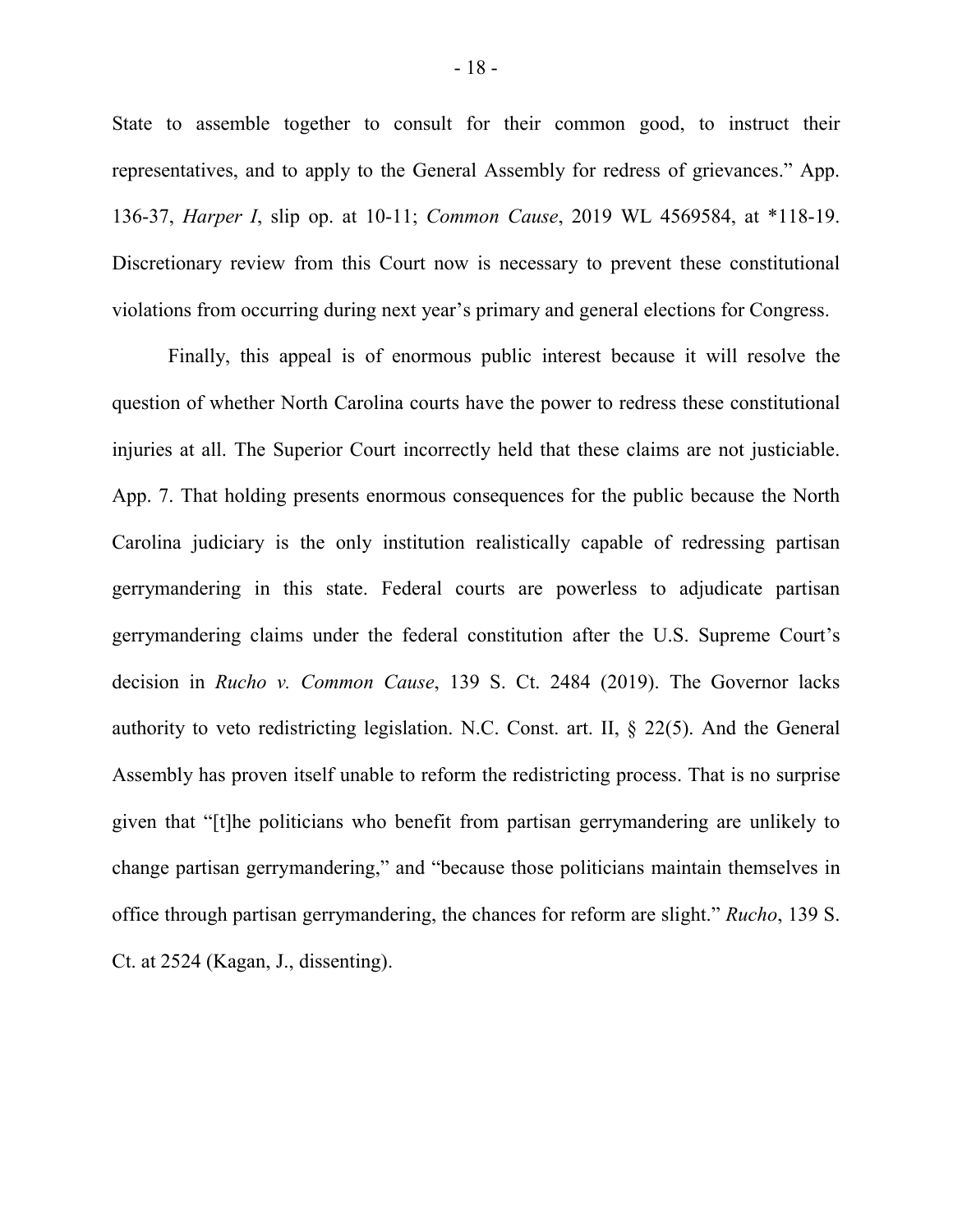# **II. This appeal involves legal principles of utmost significance to the state's jurisprudence.**

This Court's discretionary review is also warranted because this appeal "involves legal principles of major significance to the jurisprudence of the State." N.C.G.S. § 7A-31(b)(2). This appeal presents the following critically important questions:

- 1. Do North Carolina courts have authority to review challenges to gerrymandered redistricting plans under the North Carolina Constitution?
- 2. Does partisan gerrymandering, where district lines are drawn to entrench partisan advantage in intent and effect, violate the Free Elections Clause, Equal Protection Clause, or Free Speech and Association Clauses of the North Carolina Constitution?
- 3. Have Petitioners likely established that the 2021 congressional plan is a partisan gerrymander in violation of the Free Elections Clause, Equal Protection Clause, or Free Speech and Association Clauses?

Each of these questions has deep jurisprudential significance. The first, regarding whether partisan gerrymandering claims are reviewable by North Carolina courts, has profound implications for the democratic process and the separation of powers. Although the North Carolina Constitution directs the General Assembly to revise and reapportion districts after each census, this Court has long recognized that "[t]he people of North Carolina chose to place several explicit limitations upon the General Assembly's execution of the legislative reapportionment process." *Stephenson v. Bartlett*, 355 N.C. 354, 370, 562 S.E.2d 377, 389 (2002). This Court has not hesitated to enforce these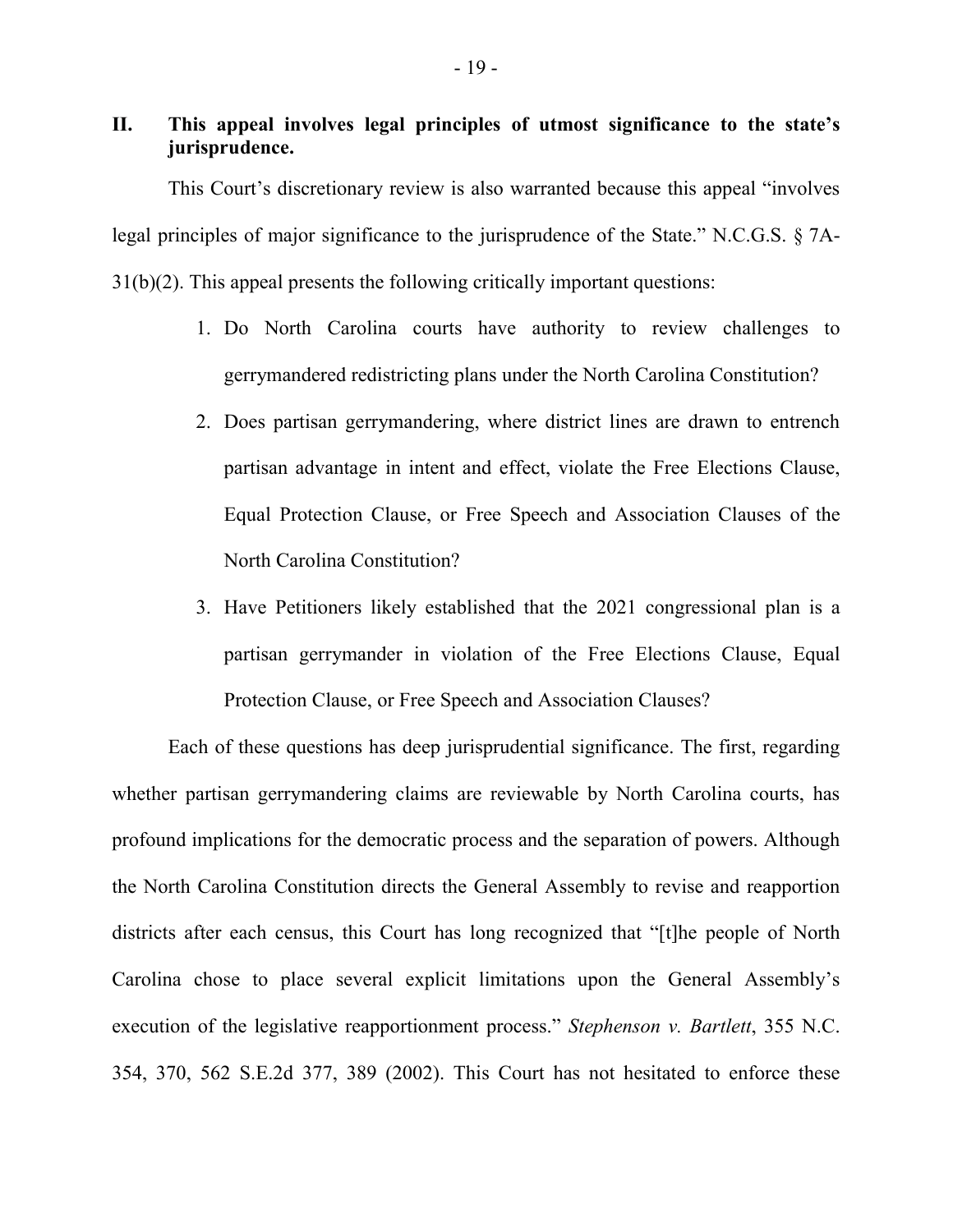constitutional protections: It has adjudicated claims that redistricting plans violate multiple provisions of the North Carolina Constitution, including its Equal Protection Clause, on which Petitioners here rely. *See Stephenson*, 355 N.C. at 376, 380-81, 562 S.E.2d at 392, 395; *Blankenship v. Bartlett*, 363 N.C. 518, 522-28, 681 S.E.2d 759, 763- 66 (2009); *State ex rel. Martin v. Preston*, 325 N.C. 438, 385 S.E.2d 473 (1989). And just two years ago, a three-judge panel of the Superior Court properly adjudicated challenges to gerrymandered congressional and state legislative plans under each of the constitutional provisions on which Petitioners rely. *See* App. 132, *Harper I*, slip op. at 6; *Common Cause v. Lewis*, No. 18 CVS 014001, 2019 WL 4569584 (N.C. Super. Sep. 3, 2019).

These cases from the redistricting context—as well as this Court's decisions expounding the political question doctrine—establish that partisan gerrymandering claims are reviewable under the State's broad constitutional protections for individual voting rights. "This case bears no resemblance to cases in which North Carolina courts have applied the political question doctrine," which have involved constitutional provisions that "expressly commit[] the substance of the [challenged] power to the *sole discretion*" of a political branch. *Common Cause*, 2019 WL 4569584, at \*127 (quoting *Bacon v. Lee*, 353 N.C. at 698, 549 S.E.2d at 854). And the constitutional provisions Petitioners invoke supply "satisfactory, manageable standards" for determining whether, for example, "the partisan will of the mapmaker predominates over the ascertainment of the fair and truthful will of the voters." *Id.* Yet this Court, in contrast to other state supreme courts, has never expressly resolved whether partisan gerrymandering claims are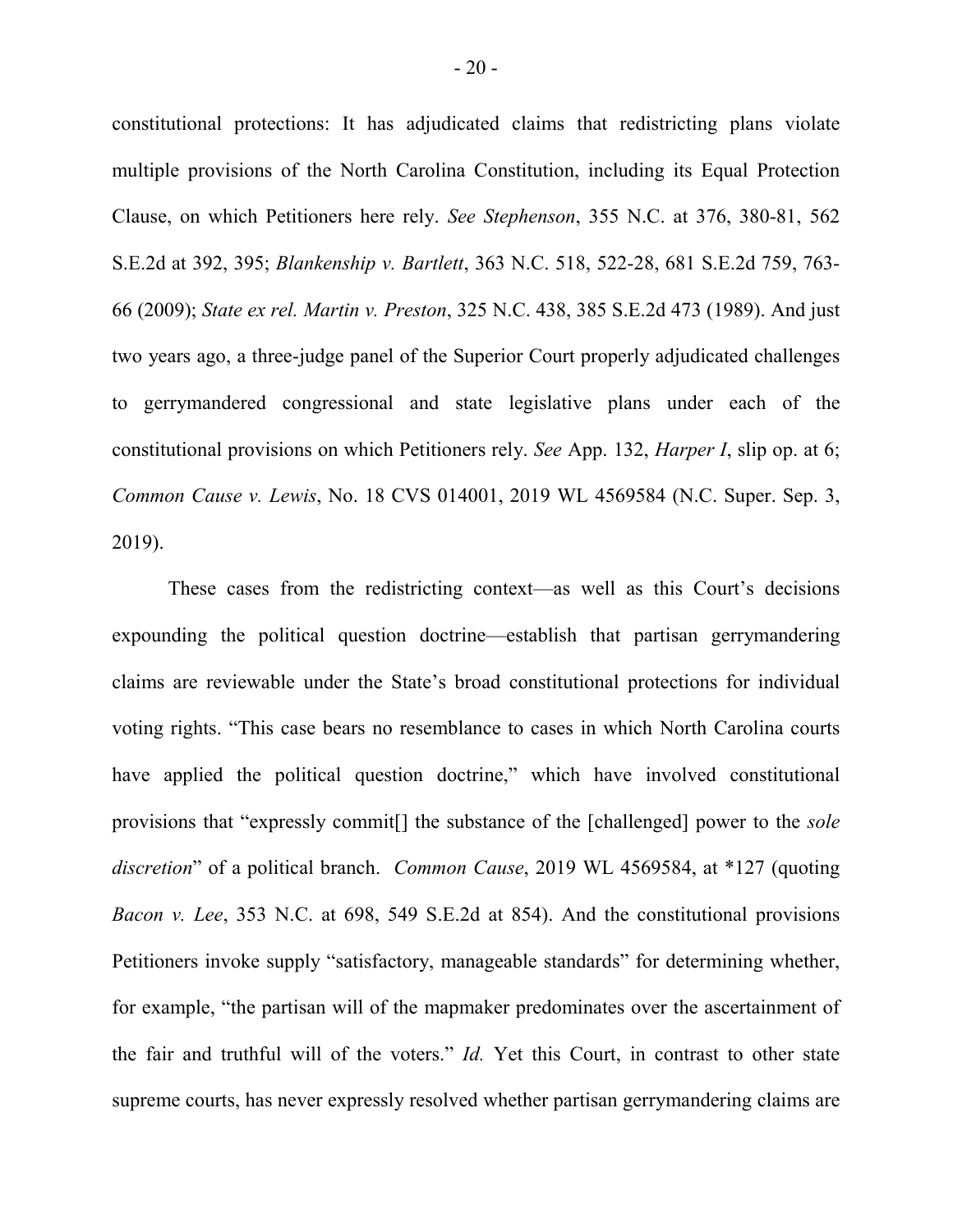justiciable. *Cf.*, *e.g.*, *League of Women Voters v. Commonwealth*, 645 Pa. 1, 132 (2018); *League of Women Voters of Fla. v. Detzner*, 172 So. 3d 363, 416 (Fla. 2015) ("there can hardly be a more compelling interest than the public interest in ensuring that the Legislature does not engage in unconstitutional partisan political gerrymandering."); *Terrazas v. Ramirez*, 829 S.W.2d 712, 717 (Tex. 1991) ("A judicial determination that an apportionment statute violates a constitutional provision is no more an encroachment on the prerogative of the Legislature than the same determination with respect to some other statute."). There is pressing need for guidance on this fundamental jurisdictional question, which will otherwise recur every decade.

The separation of powers—which is expressly guaranteed by the North Carolina Constitution, art. I, § 6—underscores the deeper significance of the justiciability question here. When this Court first recognized the power to declare state statutes unconstitutional, it observed that without judicial review, members of the General Assembly could "render themselves the Legislators of the State for life, without any further election of the people." *Bayard v. Singleton*, 1 N.C. 5, 7 (1787). Those legislators could even "from thence transmit the dignity and authority of legislation down to their heirs male forever." *Id.* If extreme and unconstitutional partisan gerrymandering cannot be checked by judicial oversight, legislators elected under one partisan gerrymander will enact new gerrymanders after each decennial census, entrenching themselves and their party's members of Congress in power anew decade after decade.

The United States Supreme Court recently made clear that because "state constitutions can provide standards and guidance for state courts to apply," claims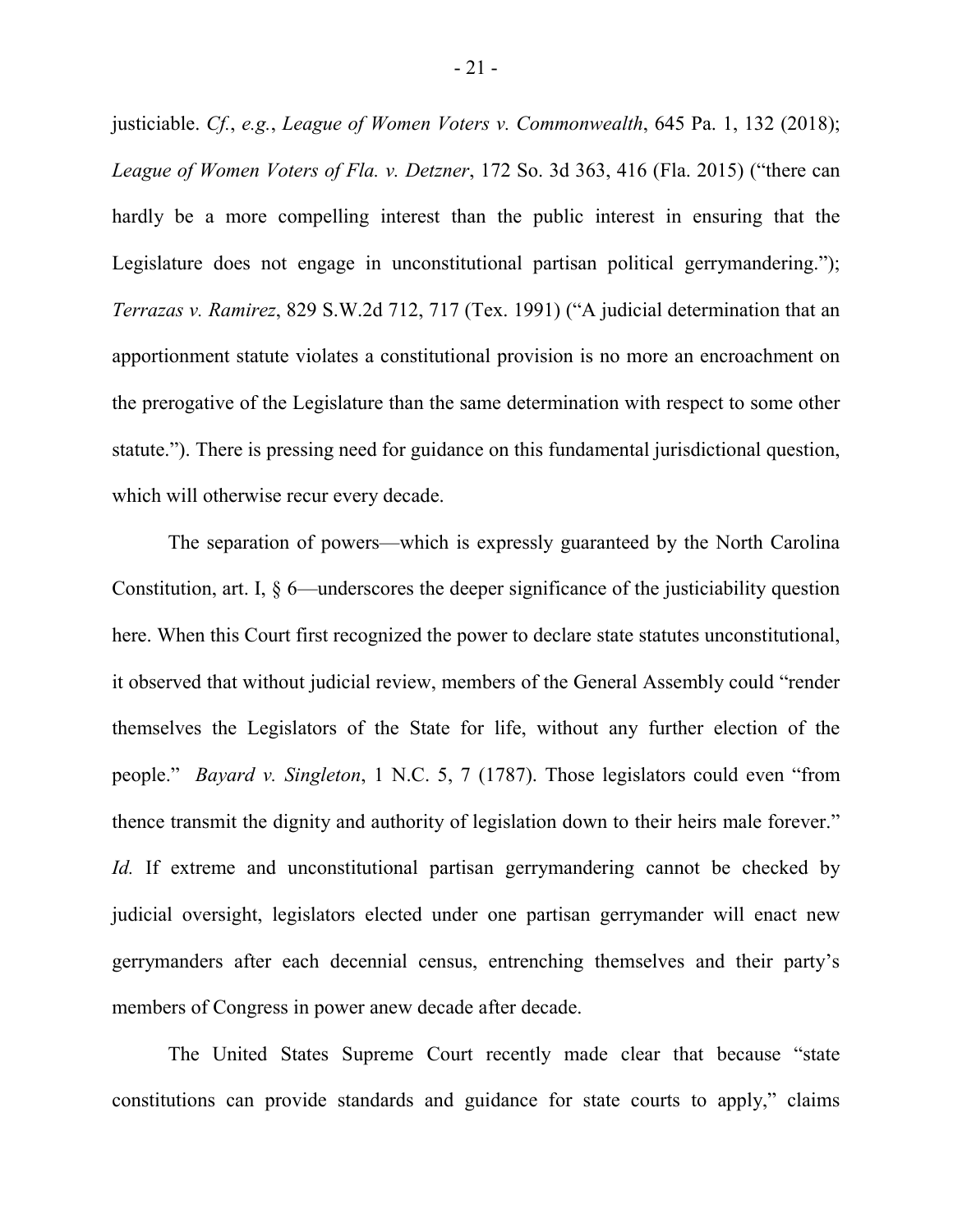seeking to halt this antidemocratic practice are not "condemn[ed] ... to echo into a void." *Rucho*, 139 S. Ct. at 2507. But without this Court's immediate review of the decision below, Petitioners' claims and others like them will do just that.

The second question presented, regarding the scope of the Free Elections, Equal Protection, and Free Speech and Assembly Clauses of the North Carolina Constitution, has similarly profound importance. As the United States Supreme Court recognized, "excessive partisanship in districting leads to results that reasonably seem unjust," and is "incompatible with democratic principles." *Rucho,* 139 S. Ct. at 2506. The court held that "the solution [does not] lie[] with the federal judiciary." *Id.* It is thus hard to imagine a question of greater jurisprudential significance than the question whether North Carolina's Constitution bars extreme partisan gerrymandering—whether any provision in North Carolina's constitution allows a solution to this anti-democratic menace.

North Carolina courts have construed the free elections, equal protection, and free speech and assembly protections broadly, consistent with their text and history. *Supra* pp. ##. But this Court has had limited occasion to apply them—especially the Free Elections Clause, which has no parallel in the U.S. Constitution. *See Common Cause*, 2019 WL 4569584, at \*109 ("The broad language of the Free Elections Clause has not heretofore been extensively interpreted by our appellate courts."). Likewise, this Court has construed the State's guarantees of equal protection and free speech and assembly to extend more broadly than their federal counterparts, but it has never determined how to apply them in challenges to extreme partisan gerrymandering. *Stephenson*, 355 N.C. at 381 n.6, 562 S.E.2d at 395 n.6 (invalidating districting practice that was lawful under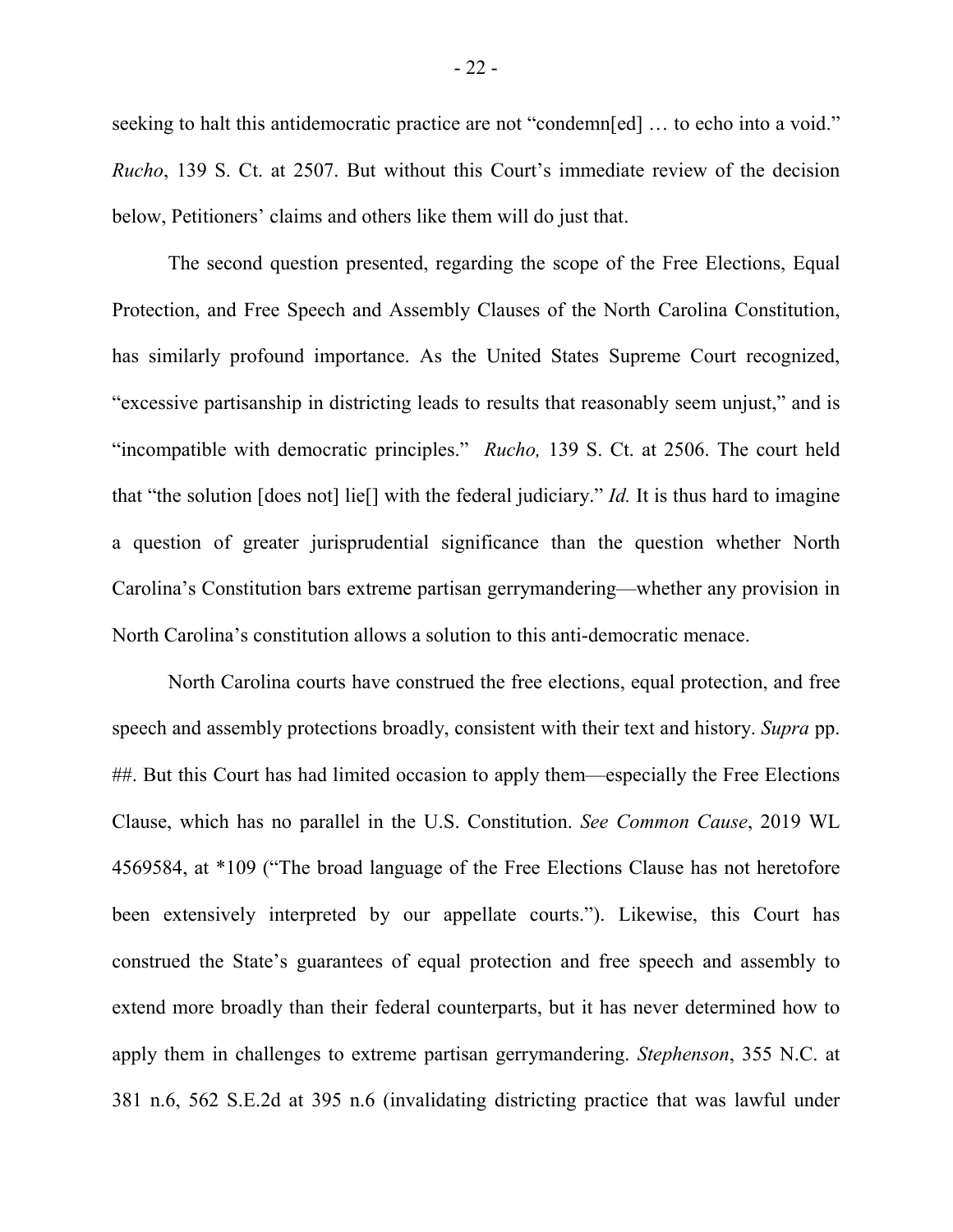federal equal protection clause); *Blankenship*, 363 N.C. at 522-28, 681 S.E.2d at 763-66 (2009) (same); *Corum v. Univ. of N.C. ex rel. Bd. of Gov'rs*, 330 N.C. 761, 783, 413 S.E.2d 276, 290 (1992) (state free-speech protection affords a direct cause of action for damages against government officers for speech violations, even though federal law does not). This Court should grant immediate review to vindicate these important individual rights and to confirm that they forbid systematically manipulating district boundaries to maximize partisan advantage.

In addition to these broader jurisprudential questions about the constitutionality of partisan gerrymandering, this Court's evaluation of the 2021 Plan in particular will provide much-needed guidance to lower courts and to the General Assembly. As explained, overwhelming evidence establishes that the 2021 Plan is an extreme partisan gerrymander, including expert analysis showing its districts to be extreme partisan outliers explicable only by an intent to maximize partisan advantage. *Supra* pp. 17-21. Although the three-judge panel below found that Petitioners were unlikely to succeed on the merits, it took no issue with their evidence or their experts' analysis. This Court's assessment of whether Petitioners have established violations of one or more provisions of the North Carolina Constitution will be invaluable to both courts and mapmakers going forward.

Continued division over these significant jurisprudential questions is untenable. Two three-judge panels of the Wake County Superior Court—the court that by statute must hear all redistricting challenges—have recently faced materially identical constitutional challenges to legislative and congressional redistricting plans and have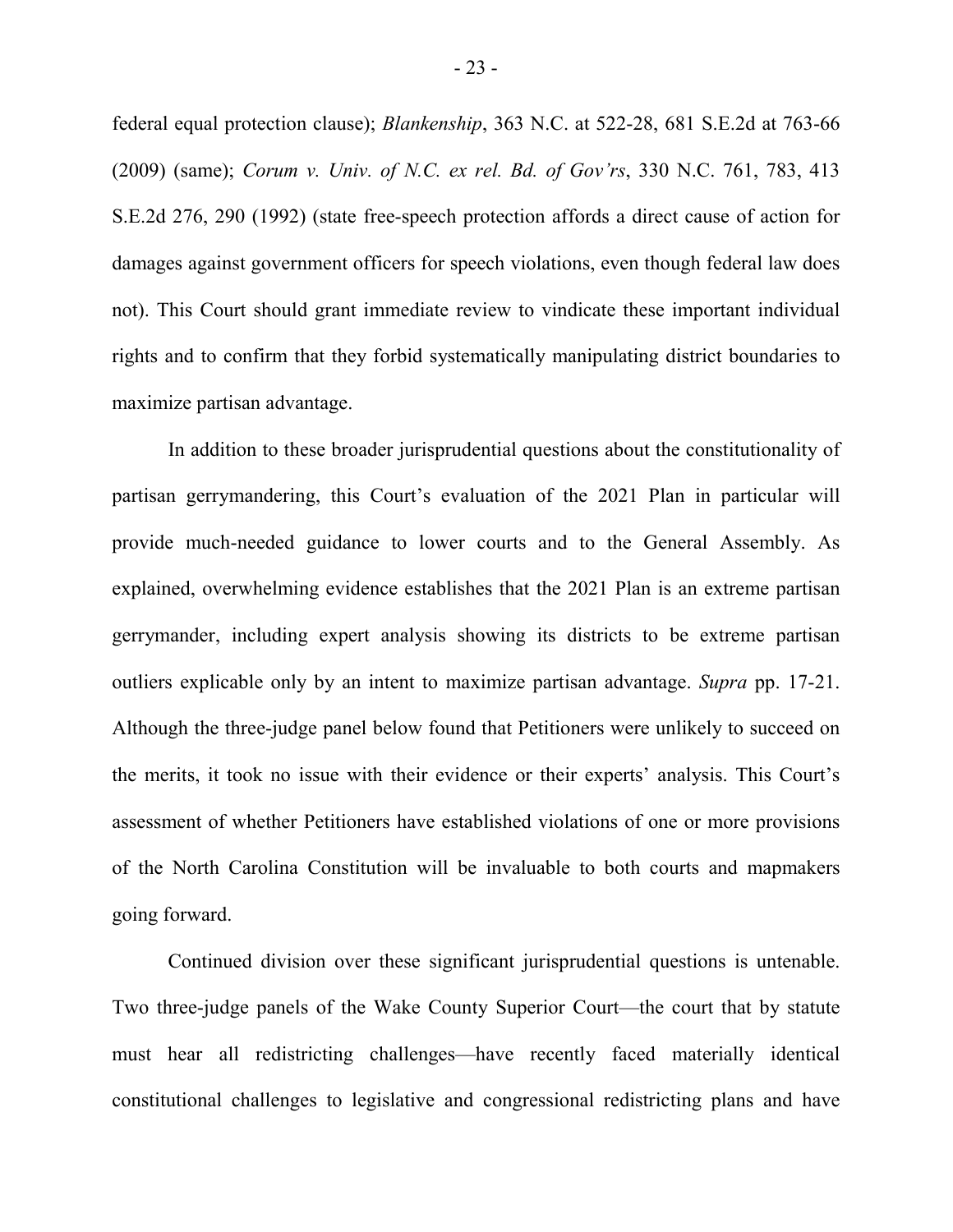come to opposite conclusions. The courts have divided not just on the merits, but on the critically important question of whether partisan gerrymandering claims are justiciable at all, and whether anyone can have standing to challenge them. The three-judge panel in *Common Cause* and in *Harper I* held that claims challenging partisan gerrymandering under the North Carolina Constitution are justiciable; that an individual whose district is packed or cracked has standing to challenge their county cluster (for the legislature) or the entire map (for the congressional districts); that extreme partisan gerrymandering violates several provisions of the North Carolina Constitution; and (in *Harper I*) that a congressional map drawn to entrench a 10-3 Republican majority violated those constitutional provisions. *Common Cause*, 2019 WL 4569584, at \*105-134; App. 131-42, *Harper I*, at 3-14. In sharp contrast, the panel in this case openly disagreed, holding that even plaintiffs whose district alignment would *flip* under a non-gerrymandered map lack standing because "Plaintiffs are presumed to be represented by their designated representatives"; North Carolina courts lack jurisdiction to hear partisan gerrymandering claims at all; and even if the panel had jurisdiction, no provision of the North Carolina Constitution prohibits partisan gerrymandering, no matter how extreme. Order at 7-12. Only this Court can conclusively resolve the conflict. And without swift resolution, millions of North Carolina voters will be forced to vote in 2022 in congressional districts that are flatly unconstitutional under the holdings of *Common Cause* and *Harper I*.

Finally, the rationale of the decision below confirms the paramount need for this Court's immediate review. The three-judge panel's sole reason for holding Petitioners' claims nonjusticiable was that the "State Constitution delegates to the General Assembly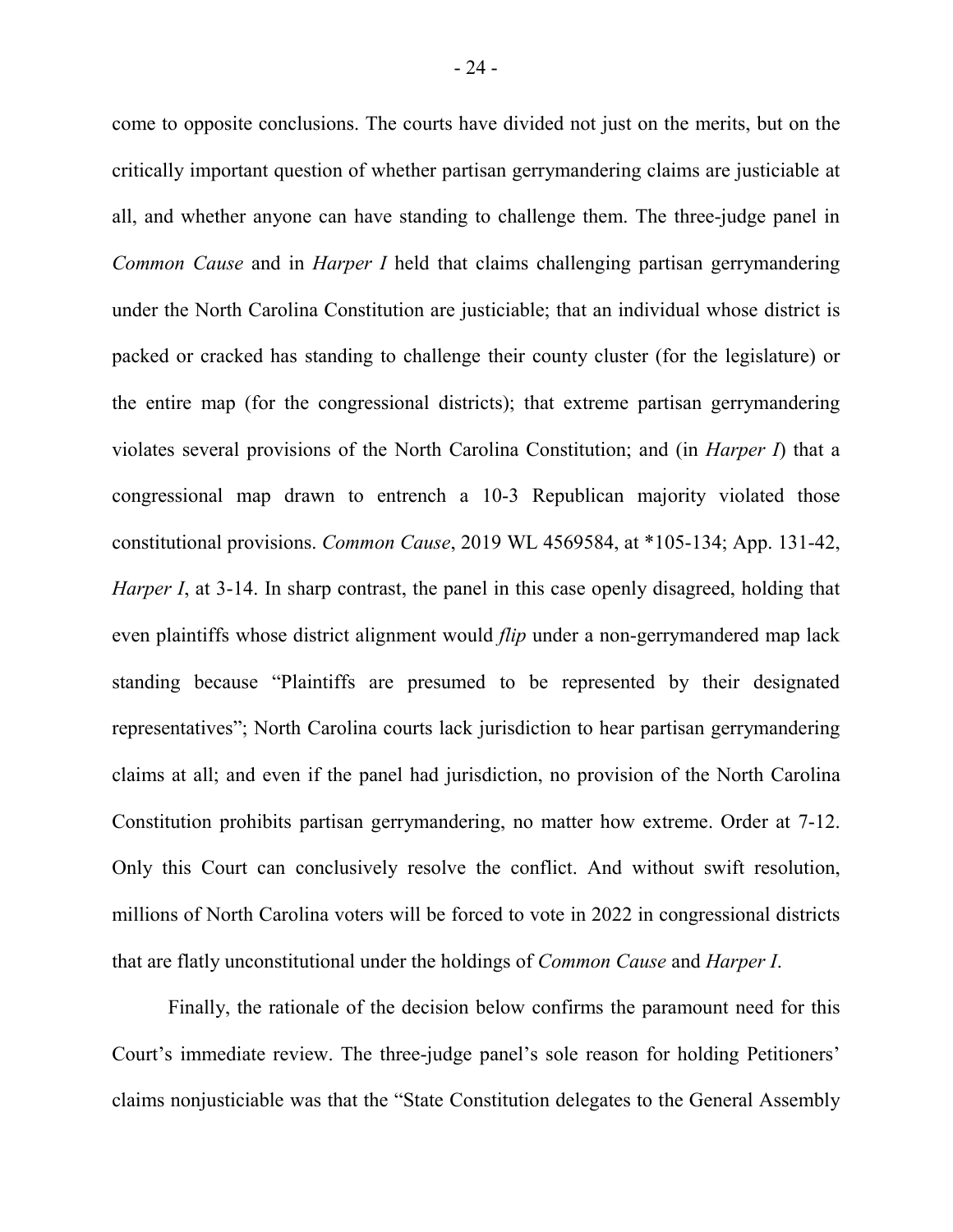the power to create congressional districts"; in the court's view, "a delegation of a political task to a political branch of government implies a delegation of political discretion." App. 7 (citing *Bacon v. Lee*, 353 N.C. 696, 717, 549 S.E.2d 840, 854 (2011)). That conclusion is not just wrong as a matter of political question doctrine, but flouts decisions of this Court adjudicating the constitutionality of redistricting plans despite the Constitution's "delegation" to the General Assembly. In fact, the lower court's reasoning is indistinguishable from the Legislative Defendants' primary argument in *Stephenson*, which this Court rejected. The legislators there argued that the adjudication of a constitutional challenge to the composition of legislative districts "usurped the authority that the Constitution of this State unambiguously confers on the legislature"; that "redistricting … involves inherently legislative judgments"; and that questions about the constitutionality of legislative districts thus "are nonjusticiable 'political questions' that are beyond the authority of the judiciary." App. 424-25, *Stephenson*, 2002 WL 34451548 (Mar. 21, 2002) (citing *Bacon v. Lee*, 353 N.C. 696, 717, 549 S.E.2d 840, 854 (2001)). This Court disagreed. Not only did the Court resolve the plaintiffs' constitutional challenge, but it held that the General Assembly's districts violated the State Constitution's Equal Protection Clause because it restricted the "fundamental right under the State Constitution" to "substantially equal voting power and substantially equal legislative representation"—one of the constitutional rights likewise invoked in this case. 355 N.C. at 378, 562 S.E.2d at 393.

Like in *Stephenson*, this Court should grant review to confirm that a constitutional "delegation" of authority does not give the General Assembly carte blanche to run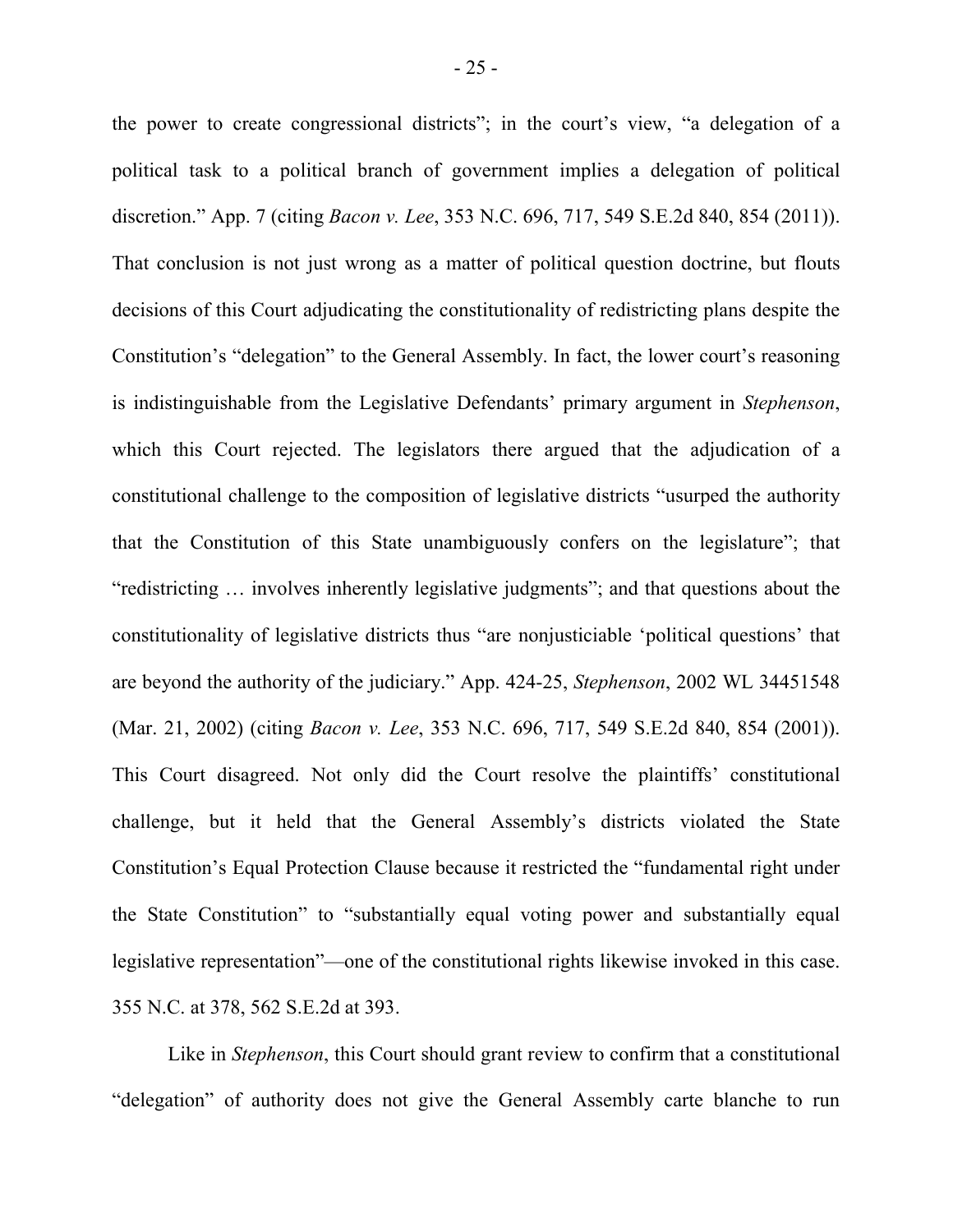roughshod over other constitutional rights. By authorizing the General Assembly to draw districts, the North Carolina Constitution confers "discretion to establish its own redistricting criteria and craft maps." *Common Cause v. Lewis*, No. 18 CVS 014001, 2019 WL 4569584, at \*128 (N.C. Super. Sep. 03, 2019). What the Constitution does *not* delegate is the power to "systematically pack[] and crack[] voters to the extent that their votes are subordinated and devalued for no legitimate governmental purpose, but rather the purposes of entrenching a political party in power." *Id.* This Court's immediate review is necessary to ensure the continued vitality of this State's constitutional protections, and to ensure that North Carolina voters are not yet again forced to vote in unconstitutional districts.

## **III. Failure to certify will cause enormous harm by preventing appellate review of the 2021 Plan before the 2022 elections.**

This Court independently should grant discretionary review because "[d]elay in final adjudication is likely to result from failure to certify and thereby cause substantial harm." N.C.G.S. § 7A-31(b)(3). If this Court does not grant review now, it is highly unlikely that the Court will be able to adjudicate the constitutionality of the 2021 Plan in time for the 2022 elections.

Key deadlines for the 2022 congressional elections are imminent. Primary elections are currently scheduled to be held on 8 March 2022—the second-earliest primary date in the country—due to the General Assembly's 2018 legislation that moved primaries from May to March. *See* N.C.G.S. § 163A-700(b); 2017 N.C. Sess. Laws S.L. 2018-21 (S.B. 655). And as the court below noted, "we are on this compressed schedule"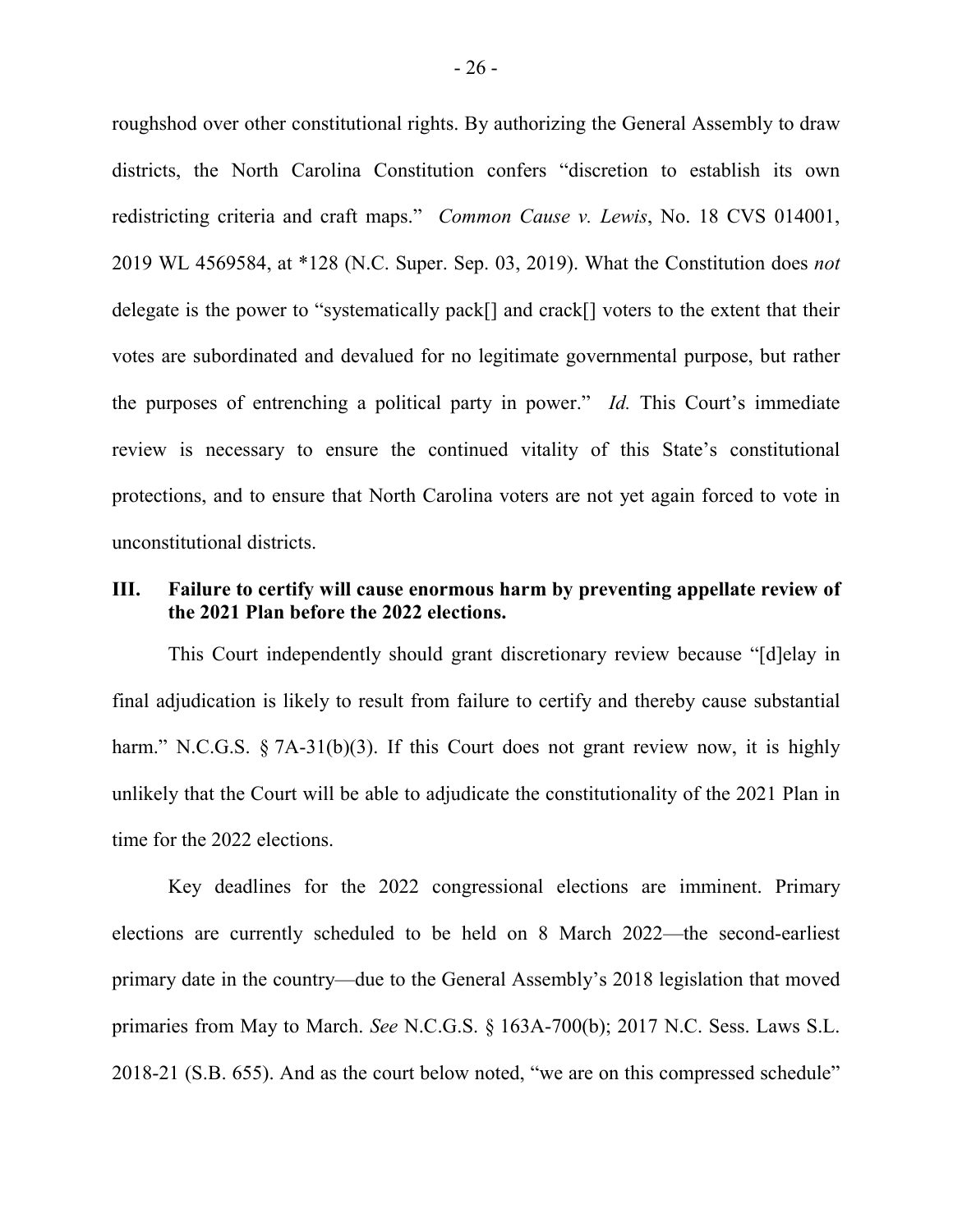because the General Assembly "wouldn't move back the filing period or the primaries for the congressional and legislative districts while they … gave that possibility to municipal[]" elections. App. 582. The window for candidates to file for party primary nominations is set to open at noon today, and to close on 17 December 2022. *See*  N.C.G.S. § 974(b). Most importantly, the Executive Director of the State Board of Elections has attested that, absent intervention by the courts, the Board likely must receive final plans by 14 December 2022 for use in the March 2022 primaries. App. 488. There is no doubt that, to enable review in time to go forward with the March 2022 primaries, this Court must grant review now.

If, as seems likely, the Court will need to delay the primary election to 17 May 2022—the date currently scheduled for second primaries, *see* N.C.G.S. § 163-111(e) that would not eliminate the need for the Court to grant this petition and review this matter in the first instance. The State Board has stated that it would need final remedial plans before 18 February 2022 to enable a May 2022 primary. App. 492.

In these circumstances, there is no time for intermediate appellate proceedings in the Court of Appeals. Absent certification by this Court now, the gerrymandered 2021 Plan will go into effect for the 2022 primaries without this Court's review of the threejudge panel's decision and without resolution of the enormously consequential legal questions presented in this case.

#### **IV. The expeditious administration of justice requires certification.**

Immediate discretionary review also is appropriate where "[t]he work load of the courts of the appellate division is such that the expeditious administration of justice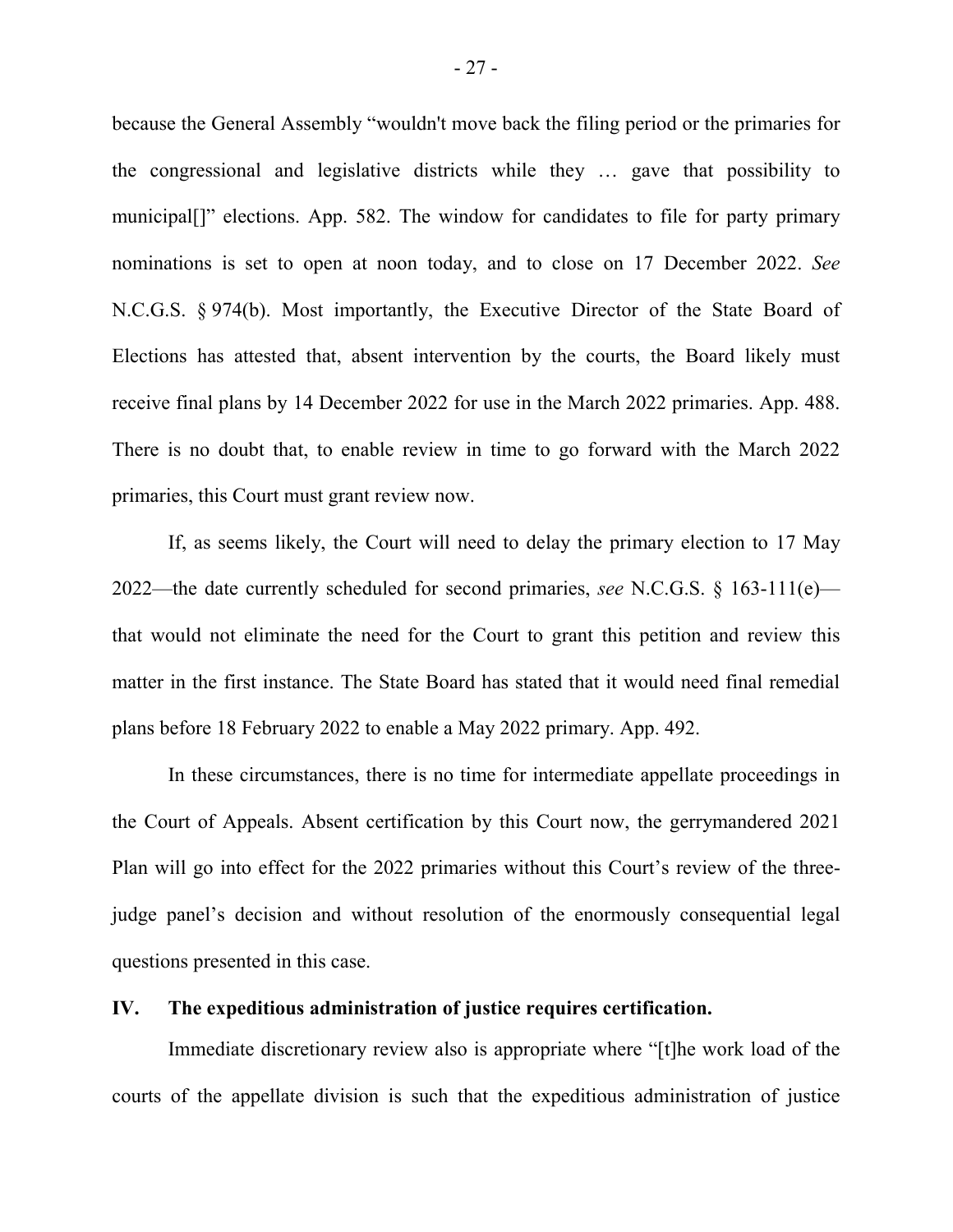requires certification." N.C.G.S. § 7A-31(b)(4). As explained, the expeditious administration of justice simply does not allow time for two levels of appellate review, and it should be this Court that resolves these issues of substantial public importance.

# **V. The question of whether the remedial plans cure the constitutional violations found is critical to the jurisdiction and integrity of the court system.**

Finally, this Court should grant immediate discretionary review because "[t]he subject matter of the appeal is important in overseeing the jurisdiction and integrity of the court system." N.C.G.S. § 7A-31(b)(5). Ensuring that state officials cure constitutional violations that the courts of this State have found is of the utmost importance to the jurisdiction and integrity of the court system. Respectfully, the order on appeal does not do so for the 2021 Plan.

#### **ISSUES FOR WHICH REVIEW IS SOUGHT**

Petitioners respectfully request that the Court allow discretionary review on the following issues:

- 1. Whether North Carolina courts have authority to review challenges to gerrymandered redistricting plans under the North Carolina Constitution.
- 2. Whether partisan gerrymandering, where district lines are drawn to entrench partisan advantage in intent and effect, violate the Free Elections Clause, Equal Protection Clause, or Free Speech and Association Clauses of the North Carolina Constitution.
- 3. Whether Petitioners likely established that the 2021 congressional plan is a partisan gerrymander in violation of the Free Elections Clause, Equal Protection Clause, or Free Speech and Association Clauses.
- 4. Whether Petitioners likely established standing to challenge the 2021 congressional plan.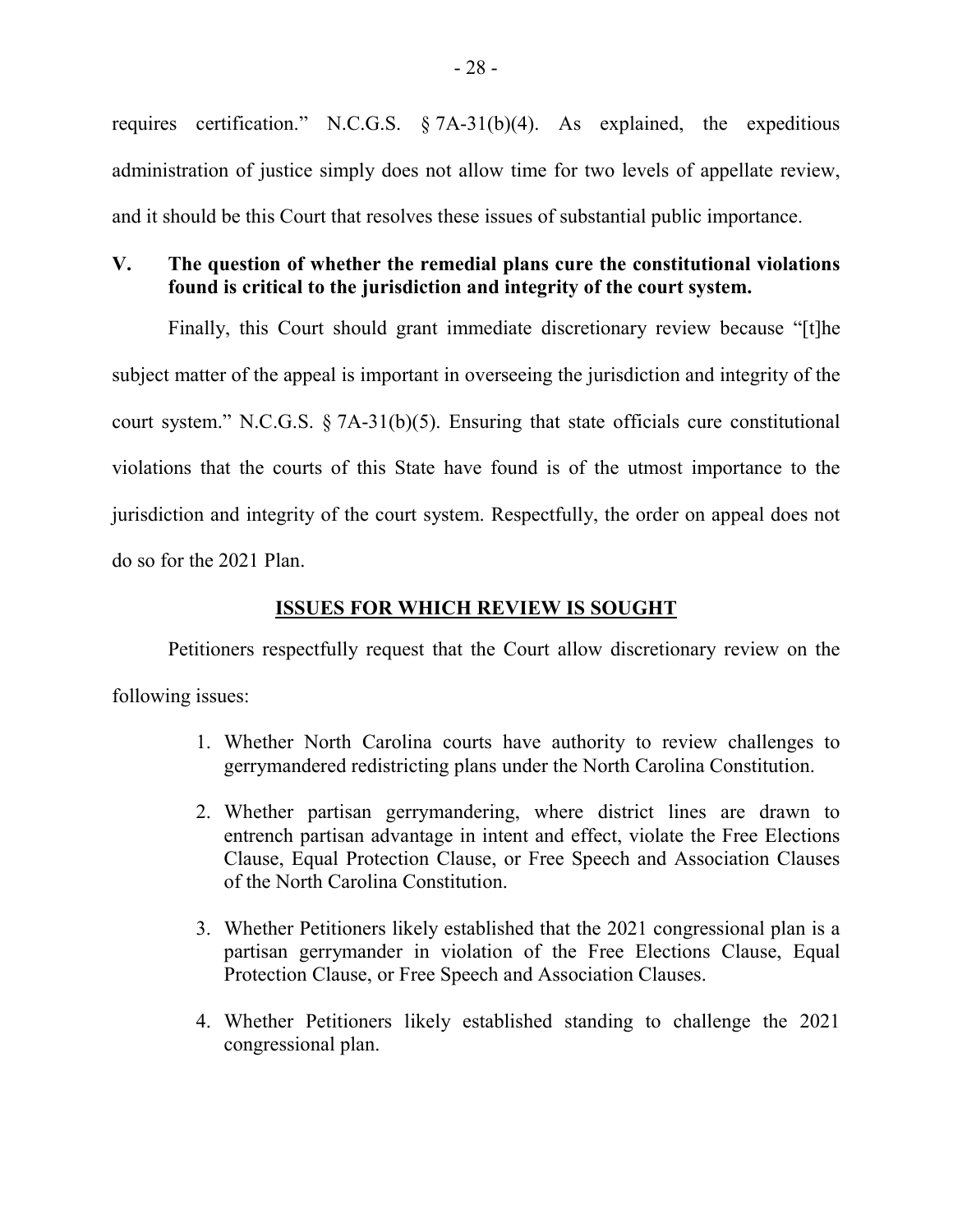#### **MOTION TO SUSPEND APPELLATE RULES**

In addition to petitioning for discretionary review prior to determination by the Court of Appeals under Rule 15(a), Petitioners also respectfully move under Rules 2 and 37(a) to suspend the appellate rules as necessary to facilitate a prompt decision on this filing and appeal.

Rule 2 authorizes this Court to "suspend or vary the requirements or provisions" of the North Carolina Rules of Appellate Procedure in order "[t]o prevent manifest injustice to a party, or to expedite decision in the public interest." This Rule "relates to the residual power of our appellate courts to consider, in exceptional circumstances, significant issues of importance in the public interest or to prevent injustice which appears manifest to the Court." *State v. Hart*, 361 N.C. 309, 315-16, 644 S.E.2d 201, 205 (2007) (quotation marks omitted). Appellate courts exercise this discretionary residual power "with a view towards the greater object of the rules." 361 N.C. at 316, 644 S.E.2d at 205. This Court also possesses general supervisory authority under article IV, § 12(1) of the North Carolina Constitution, which the Court "will not hesitate to exercise … when necessary to promote the expeditious administration of justice." *State v. Stanley*, 288 N.C. 19, 26, 215 S.E.2d 589, 594 (1975).

This is the paradigmatic case for exercising this Court's supervisory authority and residual power under Rule 2. In light of the exceptionally important and singularly urgent questions at stake, suspending the appellate rules here is not only appropriate, but necessary.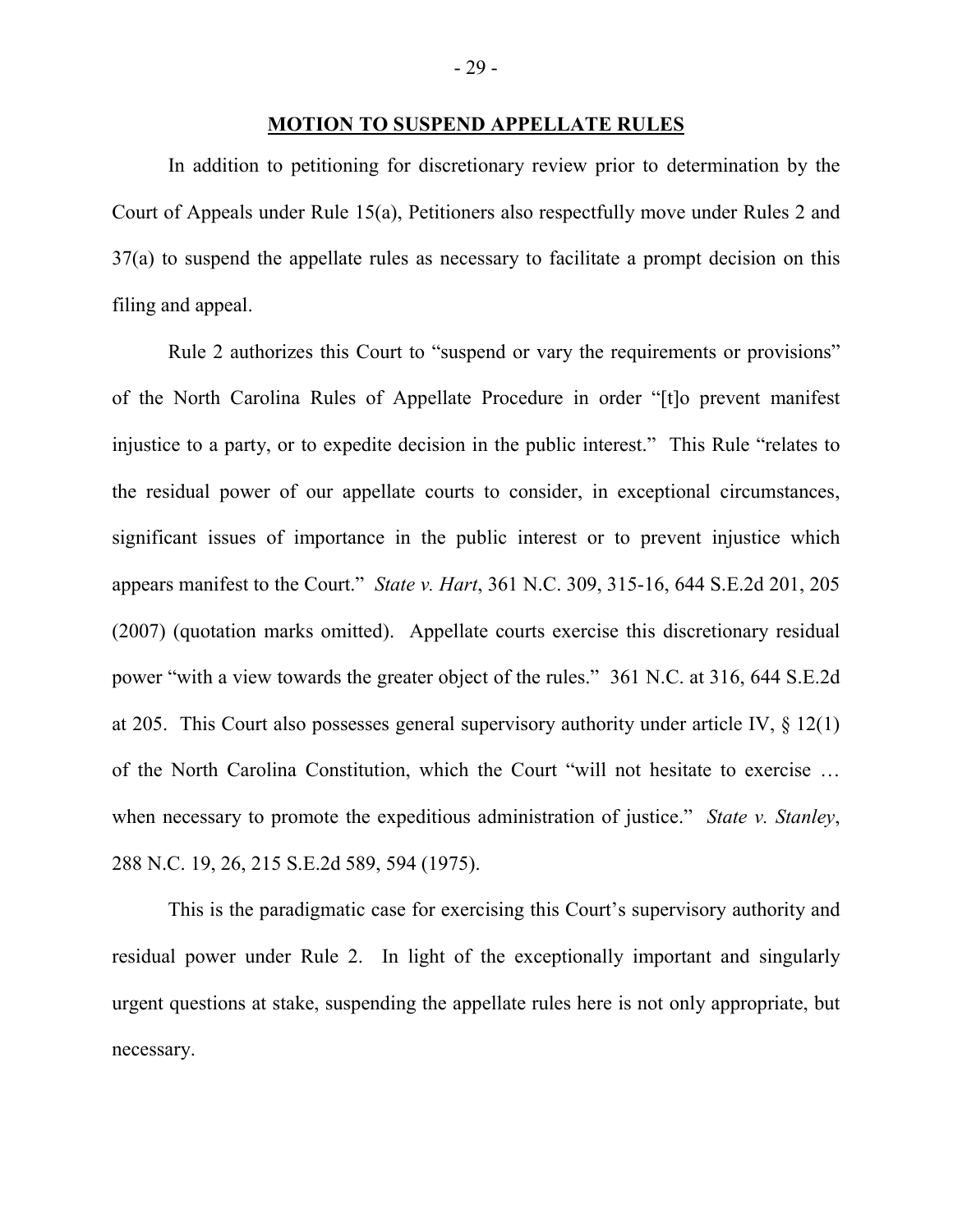Petitioners thus respectfully request that this Court grant this petition and set an expedited schedule that will allow for sufficient time for a decision by this Court, and, if Petitioners prevail on appeal, for the Superior Court to adopt a remedial congressional map on remand before the 17 December deadline.

If, as is likely, the Court must move the 8 March 22 primary date to 17 May 2022, Petitioners request that the Court set an expedited schedule that will allow for sufficient time for a decision by this Court, and, if Petitioners prevail on appeal, for the Superior Court to adopt a remedial congressional map before the 18 February 2022 deadline.

Pursuant to the above, Plaintiffs propose the following briefing schedule:

| • Opening Brief and Record on Appeal: | Noon on December 10, 2021 |
|---------------------------------------|---------------------------|
| • Response Brief:                     | Noon on December 17, 2021 |
| • Reply Brief:                        | Noon on December 21, 2021 |
| Argument:                             | As soon as possible       |

#### **CONCLUSION**

For the foregoing reasons, Petitioners respectfully request that this Court allow discretionary review of the Superior Court's 2 December 2021 order prior to determination by the Court of Appeals, assume immediately jurisdiction over this appeal and any related petitions or appellate motions relating to the Order, and suspend the appellate rules to expedite a decision on these matters in the public interest.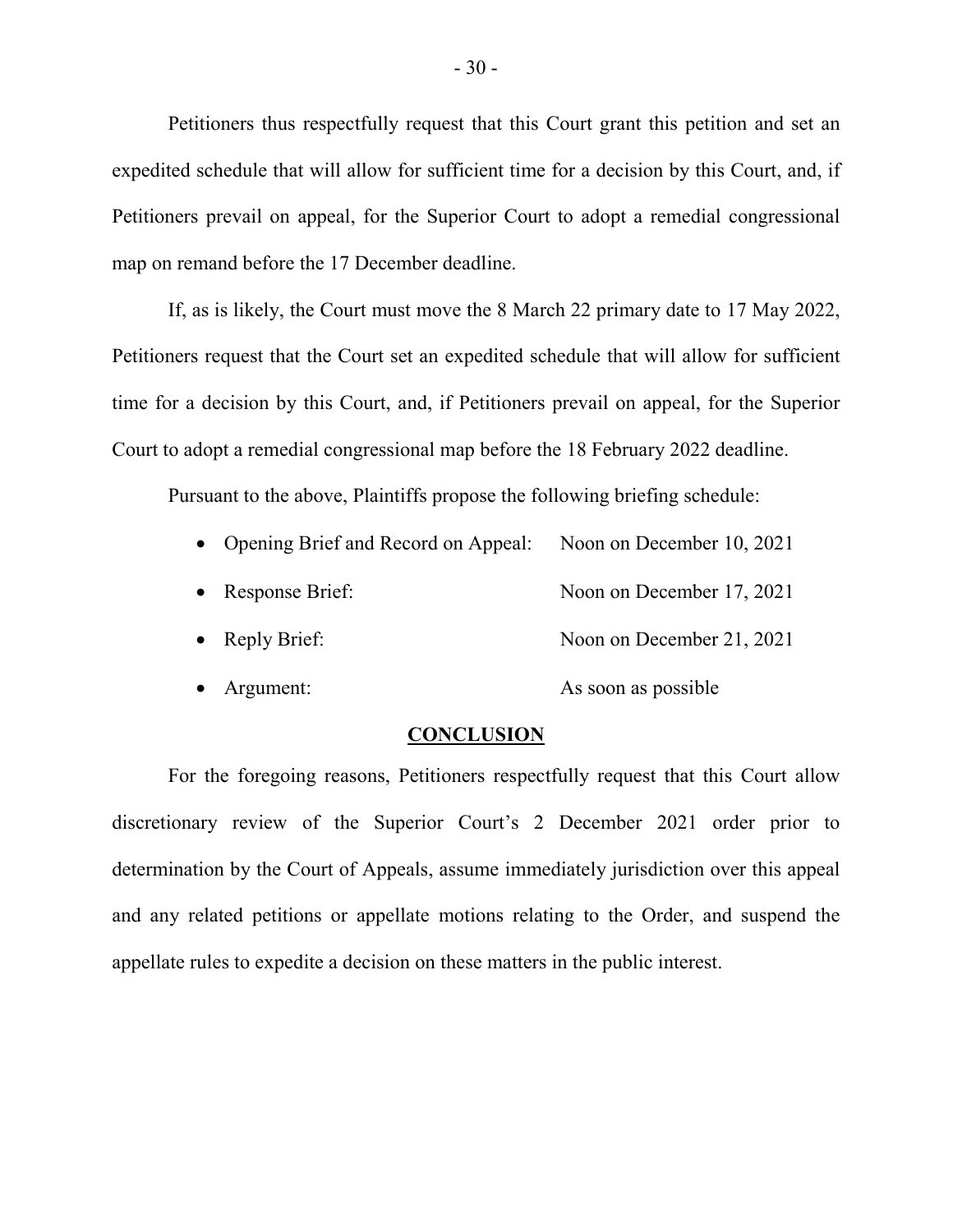Respectfully submitted this 6th day of December, 2021.

# **PATTERSON HARKAVY LLP**

Electronically submitted Burton Craige, NC Bar No. 9180 Narendra K. Ghosh, NC Bar No. 37649 Paul E. Smith, NC Bar No. 45014 100 Europa Dr., Suite 420 Chapel Hill, NC 27517 (919) 942-5200 bcraige@pathlaw.com nghosh@pathlaw.com psmith@pathlaw.com

*Counsel for Plaintiffs*

N.C. R. App. P. 33(b) Certification: I certify that all of the attorneys listed have authorized me to list their names on

this document as if they had personally

signed it.

## **ELIAS LAW GROUP LLP**

Lalitha D. Madduri Jacob D. Shelly Graham W. White 10 G Street NE, Suite 600 Washington, D.C. 20002 Phone: (202) 968-4490 Facsimile: (202) 968-4498 ABranch@elias.law LMadduri@elias.law JShelly@elias.law GWhite@elias.law

Abha Khanna 1700 Seventh Avenue, Suite 2100 Seattle, Washington 98101 Phone: (206) 656-0177 Facsimile: (206) 656-0180

*AKhanna@elias.law*

# **ARNOLD AND PORTER KAYE SCHOLER LLP**

Elisabeth S. Theodore R. Stanton Jones Samuel F. Callahan 601 Massachusetts Avenue NW Washington, DC 20001-3743 (202) 954-5000 *elisabeth.theodore@arnoldporter.com*